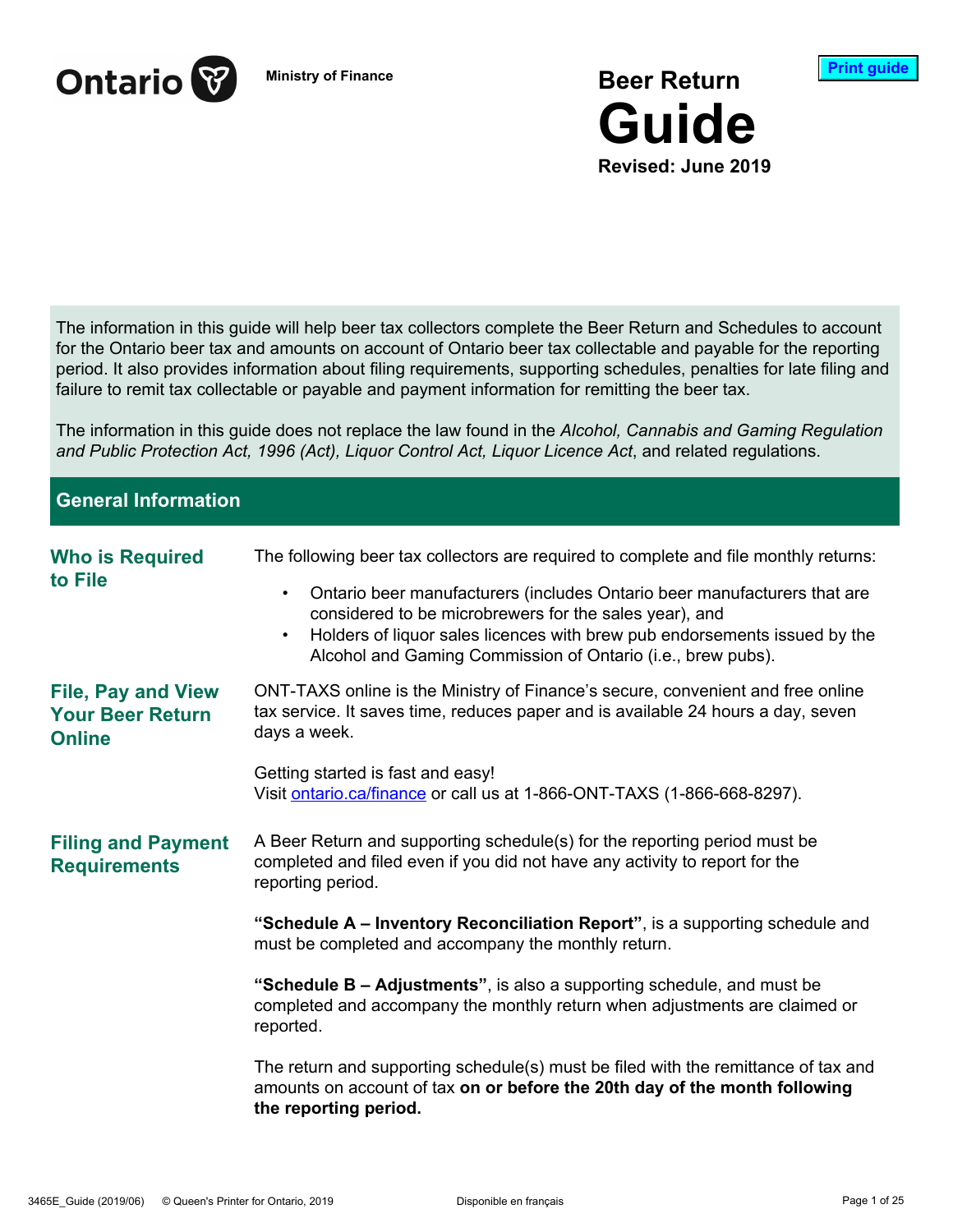|                                        | Should the return due date fall on a day when the ministry is not open during its<br>regular hours of business, then the due date is extended to include the next day<br>when the ministry is open during regular business hours.                                                                                                                                                                                                                                                                                                          |
|----------------------------------------|--------------------------------------------------------------------------------------------------------------------------------------------------------------------------------------------------------------------------------------------------------------------------------------------------------------------------------------------------------------------------------------------------------------------------------------------------------------------------------------------------------------------------------------------|
|                                        | A return and schedules for each reporting period will be mailed to you the month<br>before the return and schedule(s) are due. Electronic filing is also available<br>through ONT-TAXS online. If you choose to file your returns electronically, you<br>will have the option of stopping paper returns from being mailed to you, but you<br>may request paper copies at any time by contacting the ministry at the address<br>or telephone number provided on page 4 of this guide or by submitting a request<br>through ONT-TAXS online. |
| <b>Penalties</b>                       | Failure to File a Return: This may result in the assessment of a penalty equal to the<br>sum of 10% of the tax collectable and 5% of the tax payable for the period covered<br>by the return.                                                                                                                                                                                                                                                                                                                                              |
|                                        | Failure to Remit Tax with Return: This may result in the assessment of a penalty<br>equal to the sum of 10% of the tax collectable and 5% of the tax payable for the<br>period covered by the return.                                                                                                                                                                                                                                                                                                                                      |
| <b>Identification</b><br><b>Number</b> | Your Identification Number is the unique number assigned by the ministry to your<br>beer tax account and noted on your return.                                                                                                                                                                                                                                                                                                                                                                                                             |
| <b>Reference</b><br><b>Number</b>      | This is a unique number assigned by the ministry to each return and accompanying<br>schedule it issues to a tax collector. For effective service when communicating with<br>the ministry, please use this unique reference number to identify a particular return/<br>schedule, in addition to quoting your Identification Number.                                                                                                                                                                                                         |
| <b>Change of</b><br><b>Information</b> | Please notify the ministry of any changes to your business name, address, business<br>structure or contact information. The ministry address and telephone number are<br>provided on page 4 of this guide. When contacting the ministry be sure to use your<br><b>Identification Number.</b>                                                                                                                                                                                                                                               |
| <b>Records</b><br><b>Retention</b>     | In order to enable the accurate determination of the tax collectable and payable under<br>the Act, you are required to keep at your place of business or residence in Ontario:                                                                                                                                                                                                                                                                                                                                                             |
|                                        | records and books of account in support of all entries on the return and<br>schedules, and                                                                                                                                                                                                                                                                                                                                                                                                                                                 |
|                                        | every document which verifies the information in the records and books.<br>$\bullet$                                                                                                                                                                                                                                                                                                                                                                                                                                                       |
|                                        | You must retain these items for a period of at least seven (7) years following the<br>end of the fiscal year that relates to the record or the last entry made in the book.                                                                                                                                                                                                                                                                                                                                                                |
|                                        | For further information regarding records retention, please refer our page on<br>Retention/Destruction of Books and Records at Ontario.ca/recordretention.                                                                                                                                                                                                                                                                                                                                                                                 |
|                                        | For further information regarding audits, please refer to our page on What to Expect<br>During an Ontario Ministry of Finance Audit at Ontario.ca/taxaudit.                                                                                                                                                                                                                                                                                                                                                                                |
|                                        | For questions on records retention, call the ministry at 1-866-ONT-TAXS<br>$(1 - 866 - 668 - 8297)$ .                                                                                                                                                                                                                                                                                                                                                                                                                                      |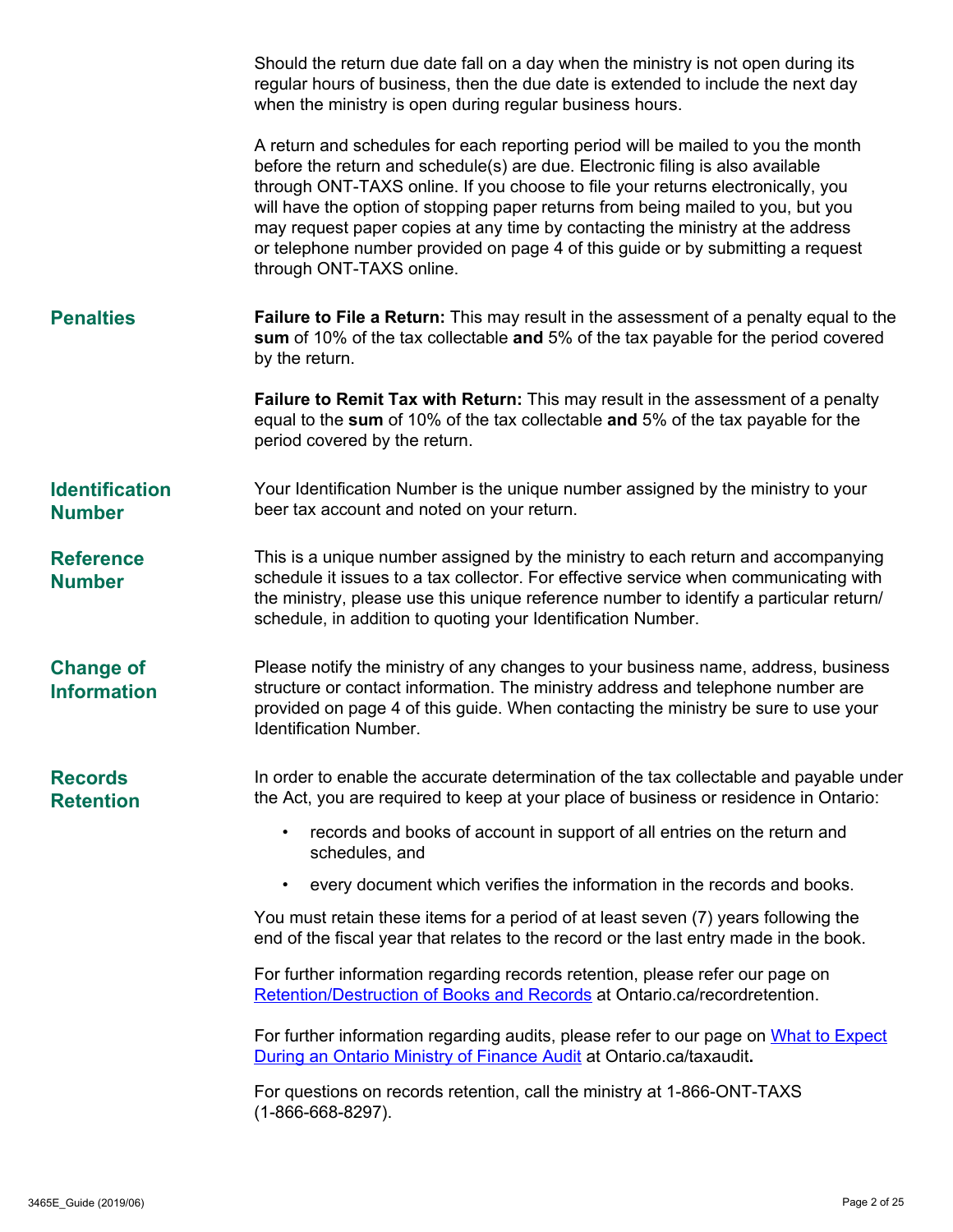#### **Certification Online certification**

When filing your return through ONT-TAXS online, a separate certification is required for the return, Schedule A and Schedule B. In order to certify that the information in the return, Schedule A and Schedule B is, to the best of the knowledge of the authorized signing officer, true, correct and complete, select the boxes identified for the return and supporting schedule(s).

#### **Paper certification**

If you are not filing your return through ONT-TAXS online, then the return, which covers the schedules as well, must be signed and dated by an authorized signing officer. The information contained in the return and schedules must, to the best of the knowledge of the authorized signing officer, be true, correct and complete.

The name and title of the person signing the return must be printed legibly in the space provided.

If the return is signed by a third party (such as your accountant or solicitor), the ministry needs your authorization for the third party to represent you. A properly completed **Authorizing or Cancelling a Representative** form must be returned to the ministry in advance of filing the return. Forms are available at Ontario.ca/taxrep.

# **Freedom of Information**

Personal information collected within the Beer Return and schedules is collected under the authority of the *Alcohol, Cannabis and Gaming Regulation and Public Protection Act, 1996*, and will be used for the purposes of the Act. Questions about the collection of this information should be directed to an agent with the ministry at 1-866-ONT-TAXS (1-866-668-8297) or in writing to:

Senior Manager, Account Management Account Management and Collections Branch Ministry of Finance 4<sup>th</sup> Floor, 33 King Street West Oshawa ON L1H 8H5 Telephone: 1-866-ONT-TAXS (1-866-668-8297) ext. 19110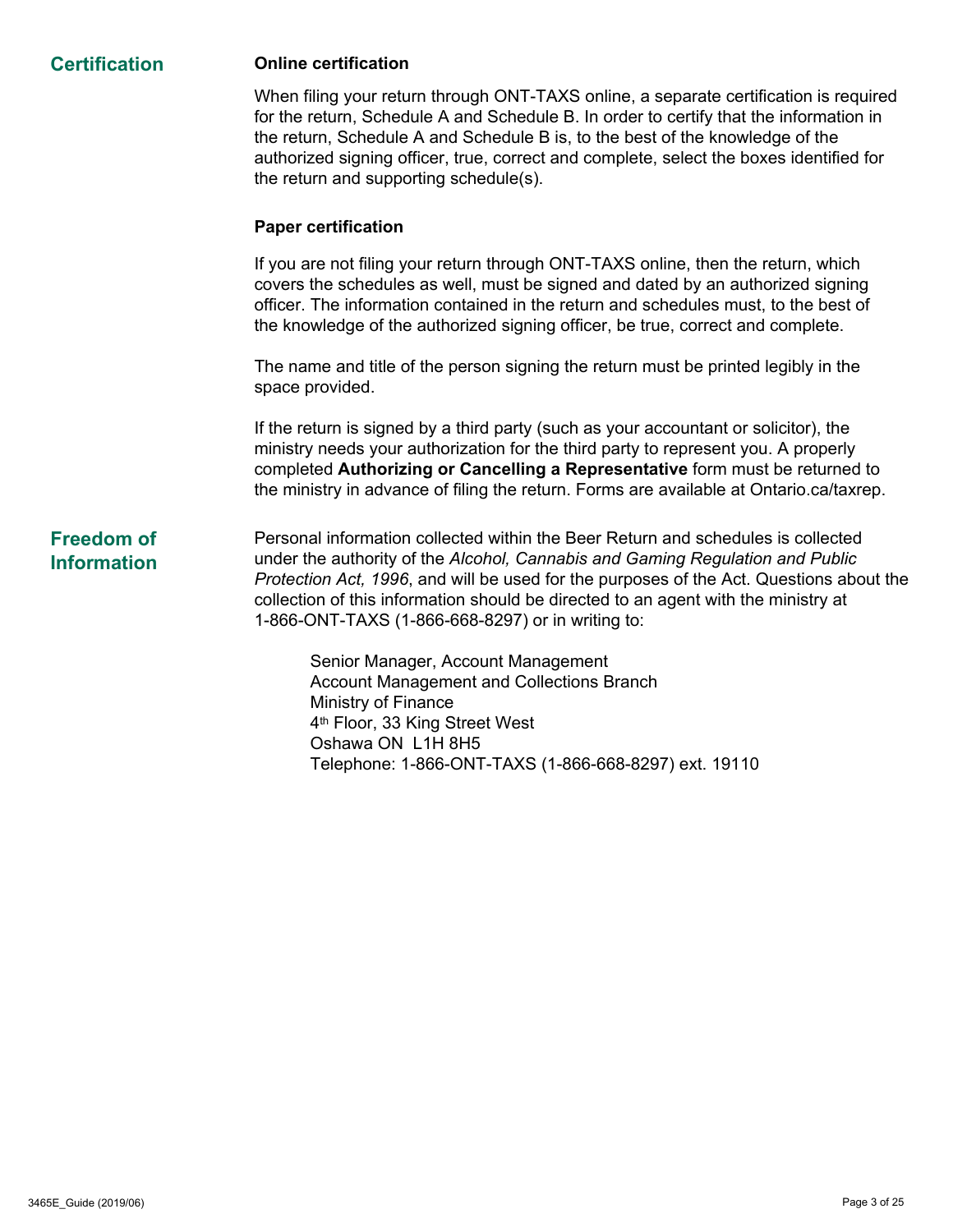#### **Delivery of Returns and Payments** Returns, schedules and payments may be filed using ONT-TAXS online at ontario.ca/finance or by mail to:

Ministry of Finance 33 King Street West PO Box 620 Oshawa ON L1H 8E9

Returns, schedules and payments are also accepted at certain ServiceOntario Centre locations on behalf of the ministry. For ServiceOntario Centre locations with tax services and their hours of operation and telephone numbers, visit <https://www.services.gov.on.ca/sf> and search for beer tax.

Print your Identification Number on the back of your cheque or money order. Your cheque or money order should be made payable to the **"Minister of Finance"**.

**Note:** Payments **cannot** be made at financial institutions.

#### **Enquiries Address**

Ministry of Finance Account Management and Collections Branch 33 King Street West PO Box 625 Oshawa ON L1H 8H9

**Website** ontario.ca/finance

**Toll free** 1-866-ONT-TAXS (1-866-668-8297)

**Teletypewriter (TTY)** 1-800-263-7776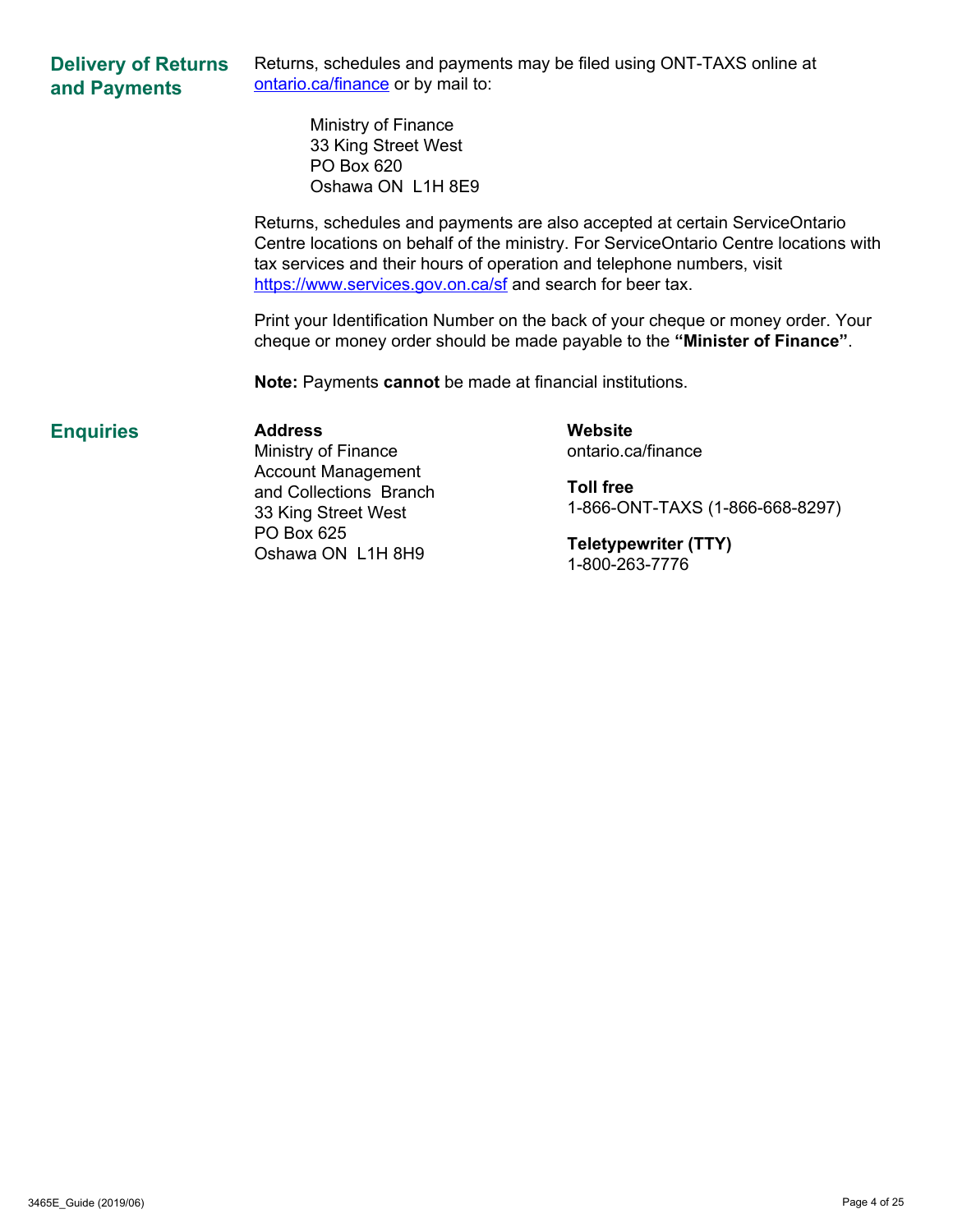# **Instructions for Completing the Return and Schedules**

**General Instructions:** 

**Complete the return and schedules in the following order:**

- **1. Schedule A**
- **2. Schedule B (if applicable)**
- **3. Beer Return**

As the Beer Return relies on information contained in the schedule(s), it is recommended that you complete the schedule(s) before completing the Beer Return.

The completion of Schedule A supports amounts reported on Lines 1, 2, 5, 6, 9, 10, 14 and 15 of the return. The completion of Schedule B supports the amount reported on Line 23 of the return.

**Note:** As for all entries on the return and schedule, keep records supporting the amounts reported.

## **Beer Tax-Related Terms and Definitions**

To assist with the completion of the return and schedules, you may find it helpful to refer to the following beer tax-related terms and definitions.

**Beer Tax** Beer tax is the tax payable on beer pursuant to Part II of the *Alcohol, Cannabis and Gaming Regulation and Public Protection Act, 1996.* 

> The beer tax comprises the basic tax, the volume tax and the environmental tax. Each component is recorded separately on the return.

#### • **Basic Tax**

The basic tax is the general tax on the beer. The basic tax component of the beer tax for draft beer is reported separately from non-draft beer due to their different basic tax rates, and is calculated on the total volume of beer in the containers. Licensees with brew pub endorsements report only draft beer made at their brew pub.

#### • **Volume Tax**

The volume tax is the tax on the amount of beer in the container, and is calculated on the total volume of beer in the containers. The volume tax does not apply to draft beer made at a brew pub and sold at the brew pub or a secondary location related to the brew pub.

#### • **Environmental Tax**

The environmental tax is the tax on the container in which the beer is sold, and is calculated on the total number of non-refillable containers in which the beer is packaged. The environmental tax does not apply to draft beer made at a brew pub and sold at the brew pub or a secondary location related to the brew pub.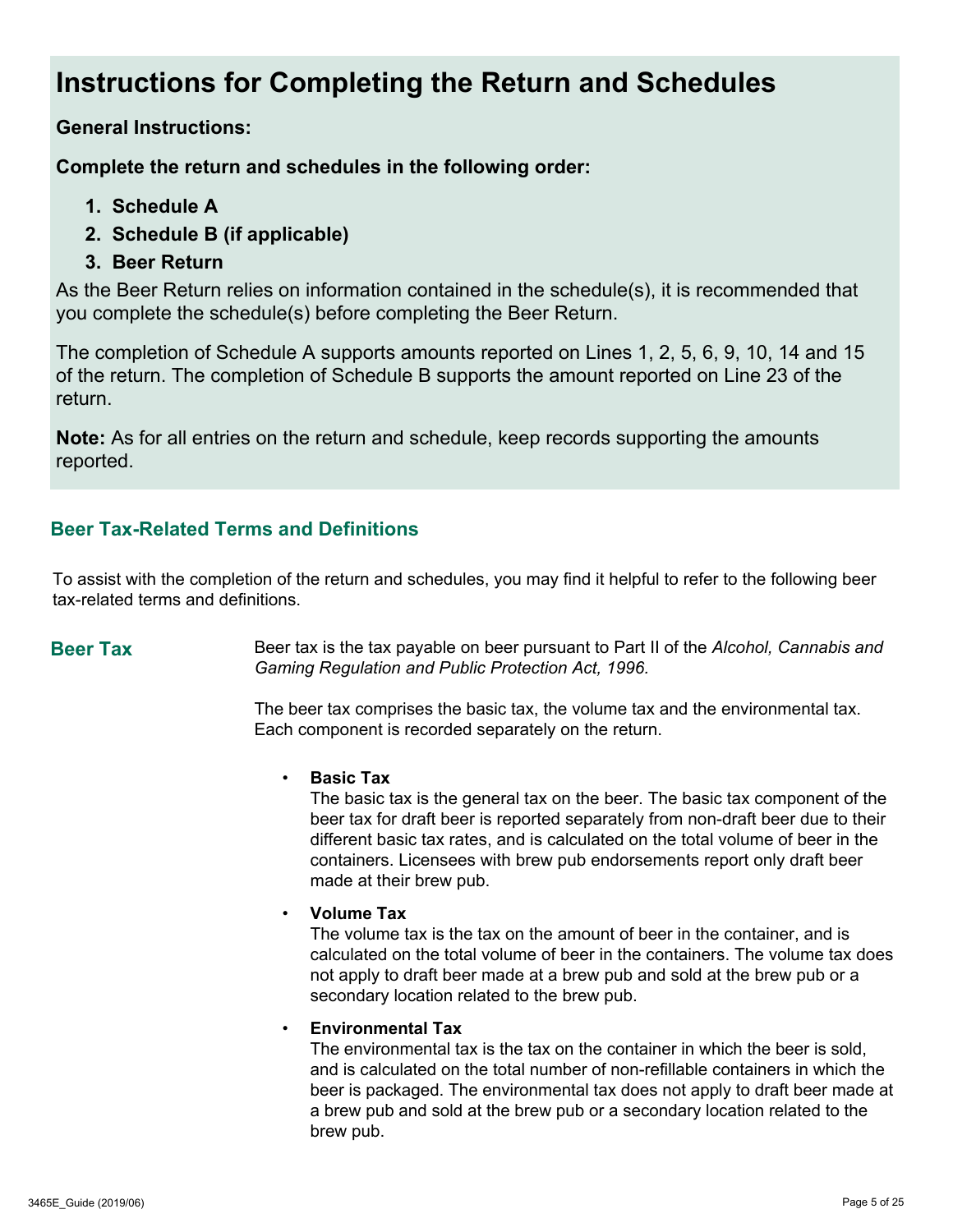**"Draft beer"** "Draft beer" is beer made by a beer manufacturer other than non-draft beer (i.e., beer made by a beer manufacturer for sale in containers each of which has a capacity of 18 litres or more). Beer made at a brew pub is also draft beer for the purposes of the Act. Draft beer is subject to a different basic tax rate than non-draft beer. **"Non-draft beer"** "Non-draft beer" is beer made by a beer manufacturer for sale in containers, each of which has a capacity of less than 18 litres (for example, cans, bottles and growlers). Non-draft beer is subject to a different basic tax rate than draft beer. **"Non-refillable container"** "Non-refillable container" is a container that the manufacturer of a beverage or other person who initially fills the container with the beverage does not intend to refill, but does not include a beer bottle that is recognized as an industry standard bottle by the Brewers Association of Canada and for which the manufacturer has entered into an agreement with the Association for the use of the bottle. Beer shipped in a non-refillable container (for example, this includes but is not limited to, a can, one-way glass and a bottle not recognized as an industry standard bottle by the Brewers Association of Canada) is subject to the environmental tax. If a manufacturer does not want the environmental tax to apply to the containers in which it distributes its beer, it must satisfy the ministry that the containers are not non-refillable containers by displaying its intention to refill the containers. Generally, to display this intention to refill, the manufacturer must show, through its actions and processes, that it ensures that there is a **continuous and ongoing likelihood that the container (bottle) that it initially filled will be refilled with more beer**. This intent must be present in every container that the manufacturer fills. All refilling arrangements are subject to audit. An auditor may request supporting documentation to validate the continuous and ongoing intention to refill. Should a manufacturer have questions regarding a specific arrangement that it wishes to engage in and whether the arrangement would be acceptable as displaying the intention to refill, it can send them to the ministry for review. **Taxable distribution (other than by sale)** Taxable distribution (other than by sale) refers to beer used or distributed by you where you have not collected the beer tax or an amount on account of the beer tax on that beer, even though the beer tax applies (e.g., staff parties, providing free samples or other use that is not part of the limited promotional distribution exemption or that exceeds the maximum promotional distribution exemption amount). **In these situations, you are considered to be the purchaser of the beer and must pay the tax on that beer. Non-taxable distribution (other than by sale)** Non-taxable distribution (other than by sale) refers to beer you distributed without charge in Ontario that you are claiming as being exempt from beer tax under the limited promotional distribution exemption. The maximum amount that may be claimed under this exemption is 10,000 litres per corporate family per beer sales year. If this exemption is claimed for the beer distributed without charge in Ontario, none of the basic tax, volume tax or the environmental tax applies to that beer. Refer to the ministry's page on **Promotional Distribution Exemption: Ontario Beer Manufacturers and Brew Pubs** for more information about the exemption, including the record-keeping requirements. Find this page by searching the title on **ontario.ca/finance** or by calling the ministry at 1-866-ONT-TAXS (1-866-668-8297).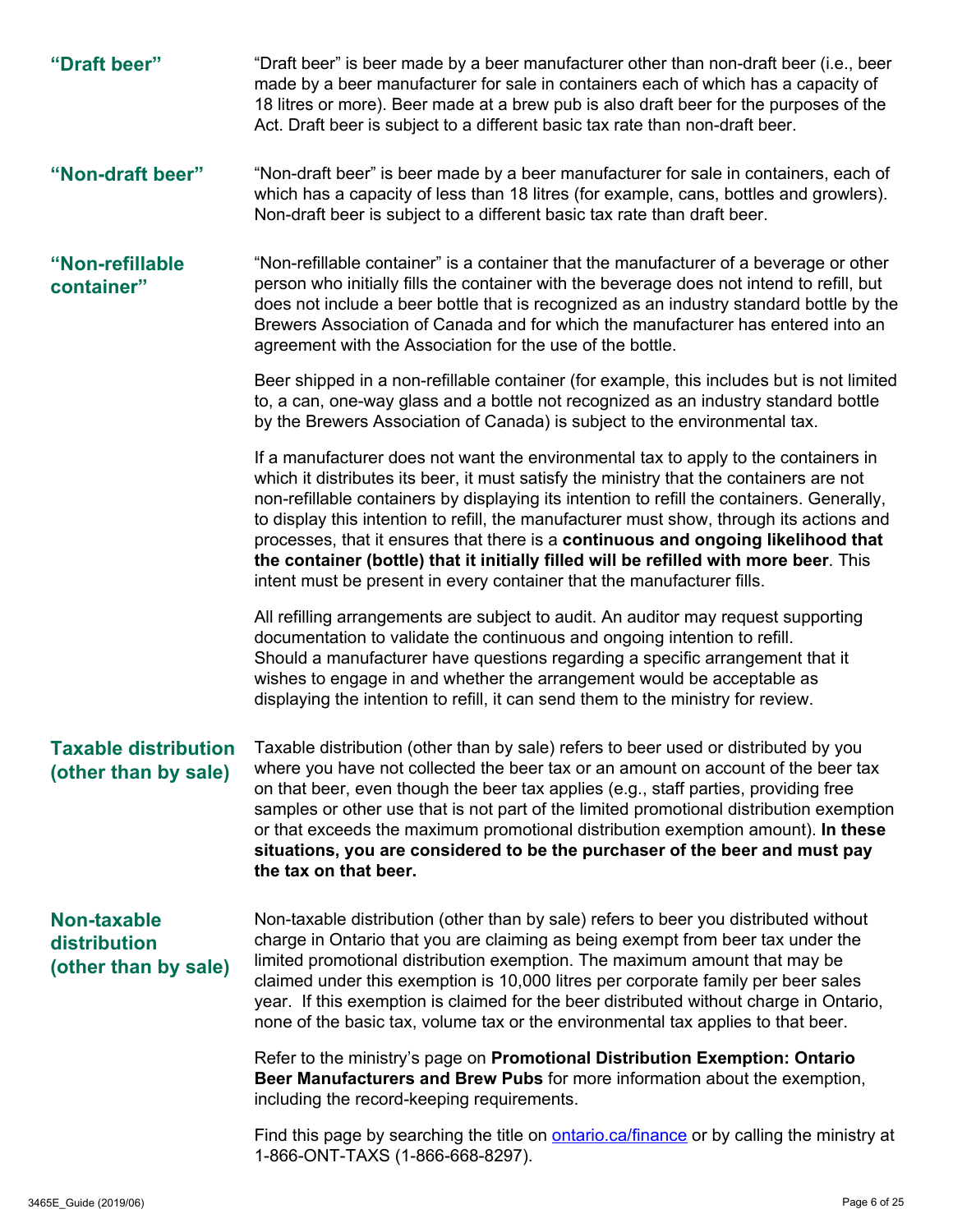# **Instructions for Completing the Schedules**

#### **When completing the schedule(s), use the following formats:**

- Where the field is marked "L", report volume in litres, to the nearest whole litre.
- Where the field is marked "\$", report the amount in dollars and cents, to the nearest cent

#### **Schedule A – Inventory Reconciliation Report**

# **Licensees with a Brew Pub Endorsement from the Alcohol and Gaming Commission of Ontario complete:**

• Lines 1 through 12

#### **Manufacturers/Microbrewers complete:**

- Lines 13 through 34, Columns A and B, as applicable, and
- Total Worldwide Beer Production

#### **Schedule B – Adjustments**

All filers complete Schedule B, if applicable.

## **Schedule A – Inventory Reconciliation Report**

#### **Licensees with a Brew Pub Endorsement – Complete Lines 1 through 12**

### **Product Available**

| Brew Pub Inventory Reconciliation (if you are not a brew pub proceed to line 13) |                                                                     | <b>Non-Draft Beer</b><br>(Litres) | В<br><b>Draft Beer</b><br>(Litres) |  |
|----------------------------------------------------------------------------------|---------------------------------------------------------------------|-----------------------------------|------------------------------------|--|
|                                                                                  | <b>Product Available</b>                                            |                                   |                                    |  |
|                                                                                  | Opening Inventory                                                   |                                   |                                    |  |
| $\mathbf{2}$                                                                     | <b>Product Manufactured</b>                                         | 2                                 |                                    |  |
| 3                                                                                | Adjustment for Shrinkage                                            | 3                                 |                                    |  |
| 4                                                                                | <b>Inventory Losses</b>                                             | 4                                 |                                    |  |
| 5                                                                                | Total Product Available - add lines 1 and 2; subtract lines 3 and 4 | 5                                 |                                    |  |

| Line 1            | <b>Opening inventory</b>           | Record your opening inventory, in litres, of draft beer manufactured at<br>the brew pub for the current reporting period. This value should be the<br>same as the Closing Inventory from the preceding reporting period.                                              |
|-------------------|------------------------------------|-----------------------------------------------------------------------------------------------------------------------------------------------------------------------------------------------------------------------------------------------------------------------|
| Line <sub>2</sub> | <b>Product</b><br>manufactured     | Amount, in litres, of draft beer manufactured at the brew pub during<br>the reporting period.                                                                                                                                                                         |
| Line <sub>3</sub> | <b>Adjustment for</b><br>shrinkage | If applicable, amount, in litres, claimed as an adjustment, due to<br>shrinkage, of draft beer manufactured at the brew pub that occurred<br>during the reporting period. For the purposes of completing this<br>schedule, shrinkage is considered to be evaporation. |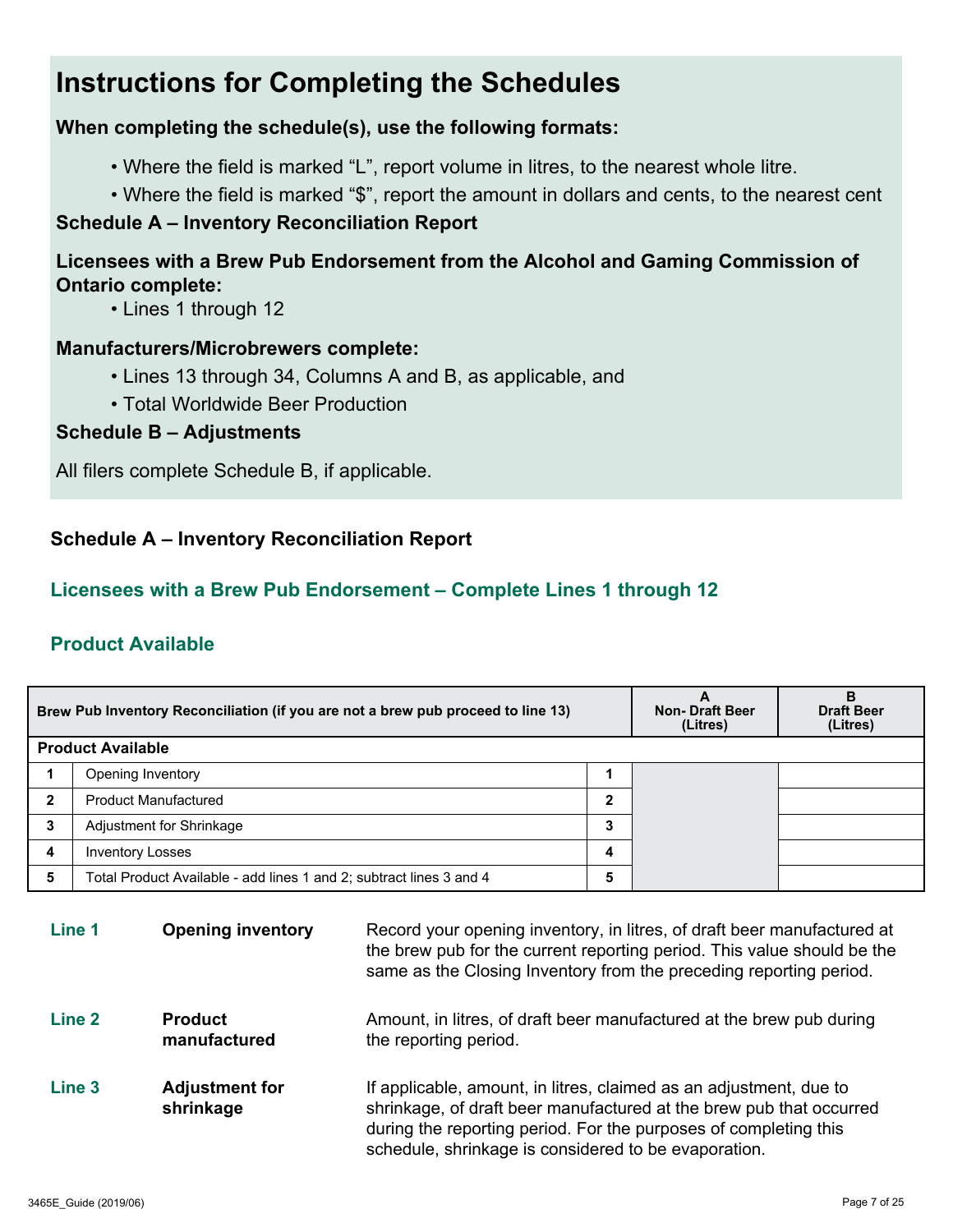| Line 4 | <b>Inventory losses</b> | If applicable, amount, in litres, claimed for non-shrinkage inventory<br>losses, that can be verified by the ministry, that occurred during the<br>reporting period.                                                                                        |
|--------|-------------------------|-------------------------------------------------------------------------------------------------------------------------------------------------------------------------------------------------------------------------------------------------------------|
|        |                         | Inventory losses are losses of beer that occur prior to the distribution<br>of the draft beer made at the brew pub and where, by reason of the<br>loss, the beer is considered to be unconsumable (e.g., spoilage, line<br>flushing).                       |
|        |                         | Losses that are incurred after the distribution of the draft beer made<br>at the brew pub on which beer tax or amounts on account of beer tax<br>have been remitted to the ministry that can be verified by the ministry<br>must be reported on Schedule B. |
| Line 5 | Total product available | (Line 1 + Line 2) minus (Line $3 +$ Line 4) = Total draft beer made at<br>the brew pub available for the reporting period.                                                                                                                                  |

# **Taxable Distribution**

|    | <b>Taxable Distribution</b>                                                          |    |  |
|----|--------------------------------------------------------------------------------------|----|--|
|    | Sales at Primary Location                                                            | 6  |  |
|    | Sales at Secondary Location                                                          |    |  |
| 8  | Taxable Distribution (by sale) - add lines 6 and 7; transfer to Line 1 of the return | 8  |  |
| 9  | Taxable Distribution (other than by sale) - transfer to Line 2 of the return         |    |  |
| 10 | Brew Pub Taxable Distribution - add lines 8 and 9                                    | 10 |  |

| Line <sub>6</sub> | <b>Sales at primary</b><br><b>location</b> | Amount, in litres, of draft beer made and sold at the brew pub during<br>the reporting period.                                                                                                                                                                               |  |
|-------------------|--------------------------------------------|------------------------------------------------------------------------------------------------------------------------------------------------------------------------------------------------------------------------------------------------------------------------------|--|
| Line <sub>7</sub> | Sales at secondary<br><b>location</b>      | Amount, in litres, of draft beer made at the brew pub and sold at the<br>secondary location related to the brew pub during the reporting period.<br>Under the Act, a place is a secondary location related to a brew pub if<br><b>all</b> of the following conditions apply: |  |
|                   |                                            | 1. draft beer made at the brew pub is sold to a purchaser at the<br>place,                                                                                                                                                                                                   |  |
|                   |                                            | 2. the place is not part of the brew pub,                                                                                                                                                                                                                                    |  |
|                   |                                            | 3. there is a valid licence for the place or the sale of the draft beer<br>at that place is made in accordance with a caterer's<br>endorsement attached to the licence for the brew pub, and                                                                                 |  |
|                   |                                            | 4. if a separate licence for the place is in effect, the holder of the<br>licence for the brew pub has a direct or indirect ownership<br>interest of at least 51 per cent in the business that sells beer at<br>the place.                                                   |  |
| Line <sub>8</sub> | <b>Taxable distribution</b><br>(by sale)   | Line $6 +$ Line $7 =$ Taxable distribution (by sale) of draft beer made at<br>the brew pub during the reporting period.                                                                                                                                                      |  |
|                   |                                            |                                                                                                                                                                                                                                                                              |  |

#### **Transfer to Return, Line 1.**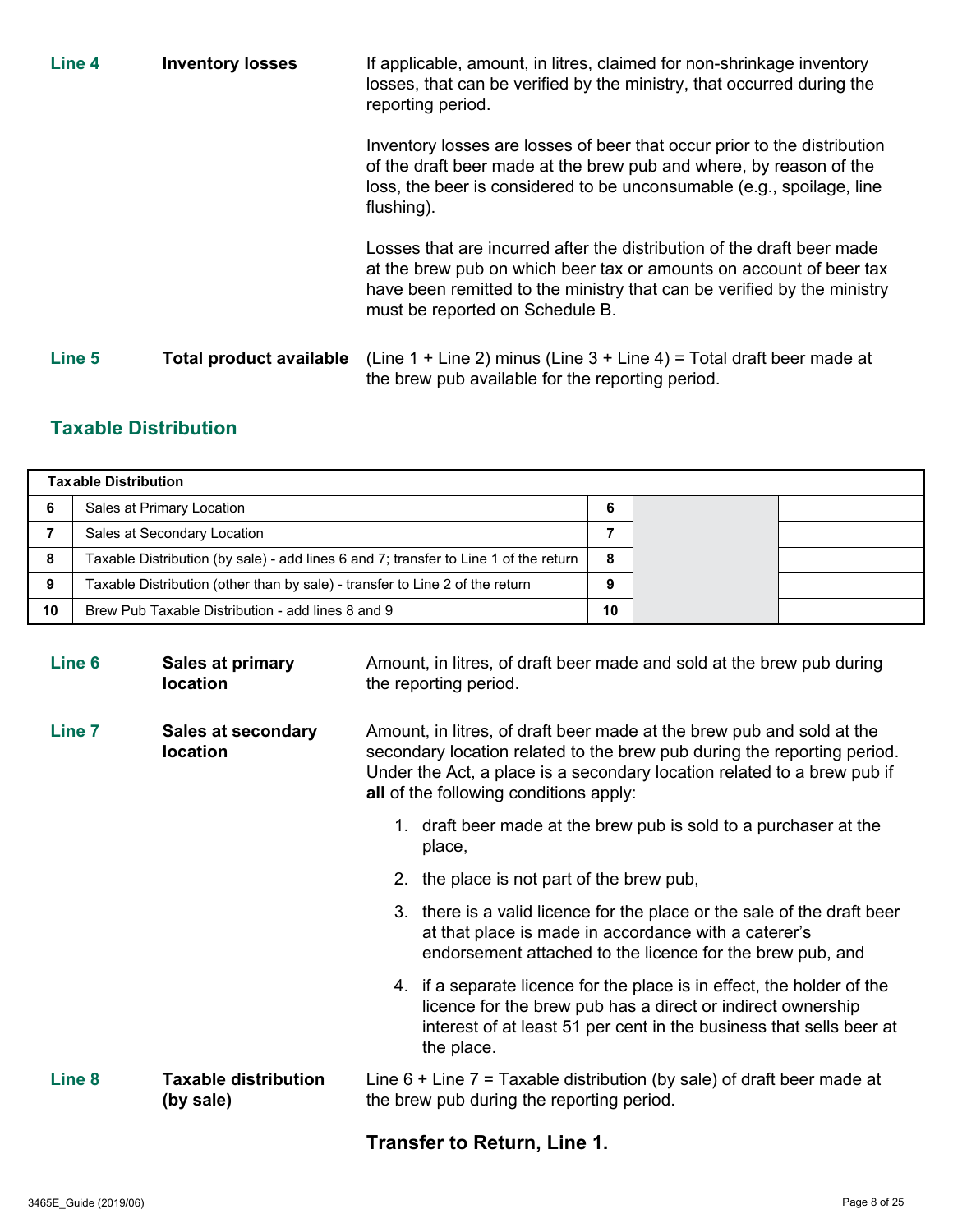| Line <sub>9</sub> | <b>Taxable distribution</b><br>(other than by sale) | Amount, in litres, of Taxable distribution (other than by sale) of draft<br>beer made at the brew pub during the reporting period. See the beer<br>tax-related terms and definitions section beginning on page 6 of this<br>guide for Taxable distribution (other than by sale). |
|-------------------|-----------------------------------------------------|----------------------------------------------------------------------------------------------------------------------------------------------------------------------------------------------------------------------------------------------------------------------------------|
|                   |                                                     | Transfer to Return, Line 2.                                                                                                                                                                                                                                                      |
|                   |                                                     |                                                                                                                                                                                                                                                                                  |

| Line 10 | Brew pub taxable | Line $8 +$ Line $9 =$ Taxable distribution of draft beer made at the brew |
|---------|------------------|---------------------------------------------------------------------------|
|         | distribution     | pub for the reporting period.                                             |

#### **Non-Taxable Distribution**

| <b>Non- Taxable Distribution</b> |                                                  |  |  |  |
|----------------------------------|--------------------------------------------------|--|--|--|
|                                  | Taxable Distribution (other than by sale)<br>Nor |  |  |  |

**Line 11 Non-taxable distribution (other than by sale)** Amount, in litres, of draft beer made at the brew pub that you distributed without charge in Ontario during the reporting period for which you are claiming the promotional distribution exemption. See the beer tax-related terms and definitions section beginning on page 6 of this guide for more information.

#### **Note:**

As for all entries on the return and schedules, keep records supporting the exemption claimed.

#### **Closing Inventory**

|                       | <b>Closing Inventory</b>                                                 |           |  |
|-----------------------|--------------------------------------------------------------------------|-----------|--|
| $\overline{A}$<br>. . | Closing Inventory - add lines 10 and 11; subtract the result from Line 5 | 40<br>. . |  |

**Line 12 Closing inventory** Line 5 minus (Line 10 + Line 11) = Closing inventory at the end of the reporting period. This value should be the Opening Inventory for the next reporting period.

#### **Beer Manufacturers and Microbrewers – Complete Lines 13 through 34 and Total Worldwide Beer Production**

**Column A and Column B** Each line has two columns to report the type of beer in respect of that line:

- Column "A" to report the non-draft beer (in litres), and
- Column "B" to report the draft beer (in litres).

#### **Note:**

Include amounts, in litres, of beer that has not been filled into any container for shipment (i.e., beer still in brite tank) as draft beer.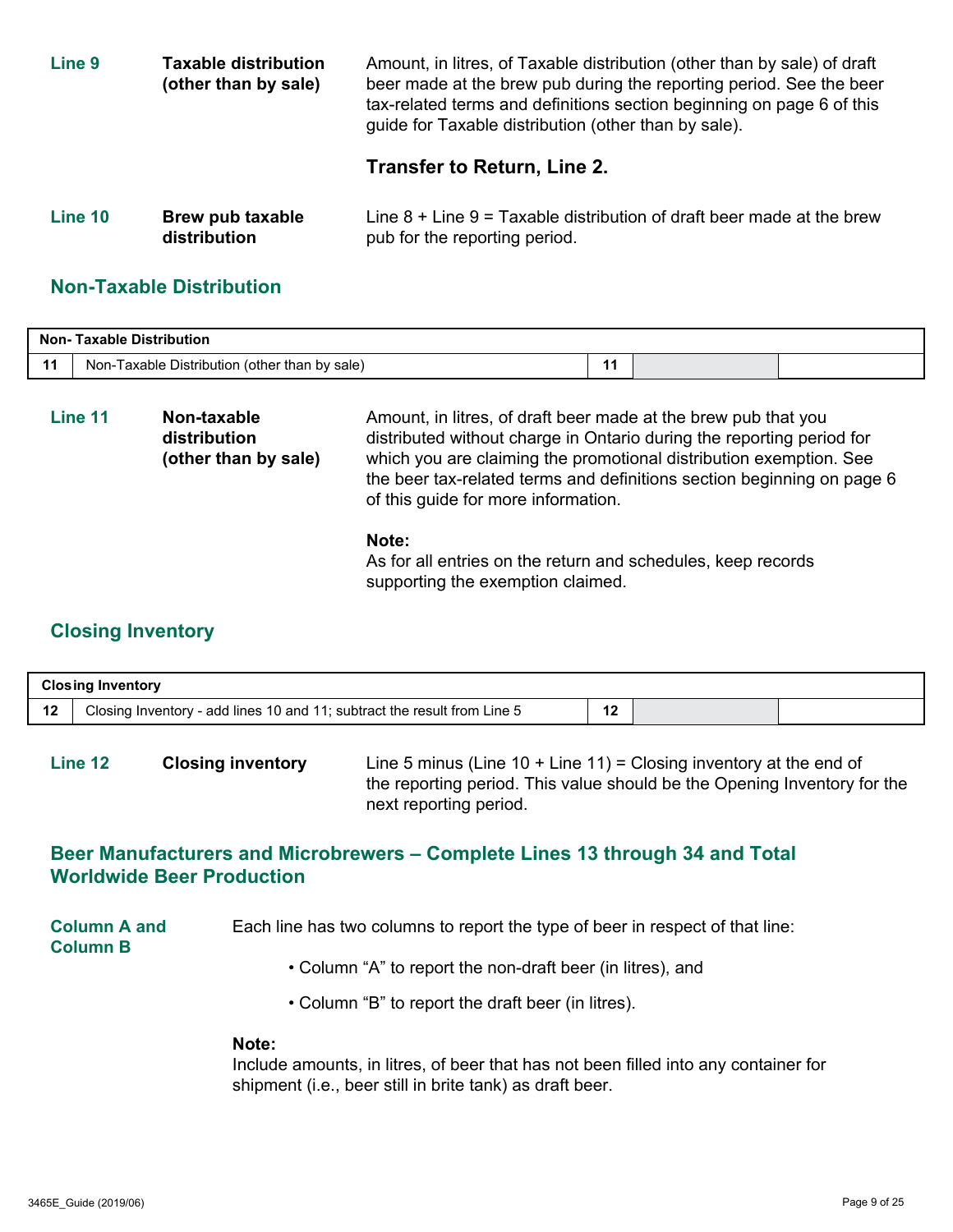# **Product Available**

|    |                                                                                                                                 |    | A<br><b>Non-Draft Beer</b><br>(Litres) | B<br><b>Draft Beer</b><br>(Litres) |
|----|---------------------------------------------------------------------------------------------------------------------------------|----|----------------------------------------|------------------------------------|
|    | Manufacturer / Microbrewer Inventory Reconciliation (do not complete this section if you are not a manufacturer or microbrewer) |    |                                        |                                    |
|    | <b>Product Available</b>                                                                                                        |    |                                        |                                    |
| 13 | Opening Inventory                                                                                                               | 13 |                                        |                                    |
| 14 | Draft from Opening Inventory Converted to Non-Draft - Out                                                                       | 14 |                                        |                                    |
| 15 | Draft from Opening Inventory Converted to Non-Draft - In                                                                        | 15 |                                        |                                    |
| 16 | <b>Product Manufactured</b>                                                                                                     | 16 |                                        |                                    |
| 17 | Interplant Transfers - In                                                                                                       | 17 |                                        |                                    |
| 18 | Other Transfers - In                                                                                                            | 18 |                                        |                                    |
| 19 | <b>Inventory Losses</b>                                                                                                         | 19 |                                        |                                    |
| 20 | Total Product Available - add lines 13, 15, 16, 17 and 18; subtract lines 14 and 19                                             | 20 |                                        |                                    |
|    |                                                                                                                                 |    |                                        |                                    |

| Line 13 | <b>Opening inventory</b>                                                 | Record the opening inventory, in litres, of beer for the current<br>reporting period. This value should be the same as the Closing<br>Inventory from the preceding reporting period.                                            |
|---------|--------------------------------------------------------------------------|---------------------------------------------------------------------------------------------------------------------------------------------------------------------------------------------------------------------------------|
| Line 14 | <b>Draft from opening</b><br>inventory converted<br>into non-draft - out | Amount, in litres, of draft beer from your opening inventory that<br>has been converted to (i.e., packaged as) non-draft beer during<br>the reporting period.                                                                   |
|         |                                                                          | This line only applies to draft beer (Column "B") as it reports the<br>amount of draft beer that has been reduced due to the conversion<br>from draft to non-draft beer (e.g., from brite tank into bottles).                   |
|         |                                                                          | The amount reported should be the same as the amount reported on<br><b>Line 15.</b>                                                                                                                                             |
|         |                                                                          | Draft beer loss incurred in converting draft beer to non-draft beer is<br>reported in Column "B" of Line 19, Inventory losses.                                                                                                  |
| Line 15 | <b>Draft from opening</b><br>inventory converted<br>into non-draft - in  | Amount, in litres, of draft beer that has been converted to (i.e.,<br>packaged as) non-draft beer during the reporting period.                                                                                                  |
|         |                                                                          | This line only applies to non-draft beer (Column "A") as it reports the<br>amount of non-draft beer that has been increased due to the<br>conversion of draft beer into non-draft beer (e.g., from brite tank into<br>bottles). |
|         |                                                                          | The amount reported should be the same as the amount reported on<br>Line 14.                                                                                                                                                    |
|         |                                                                          |                                                                                                                                                                                                                                 |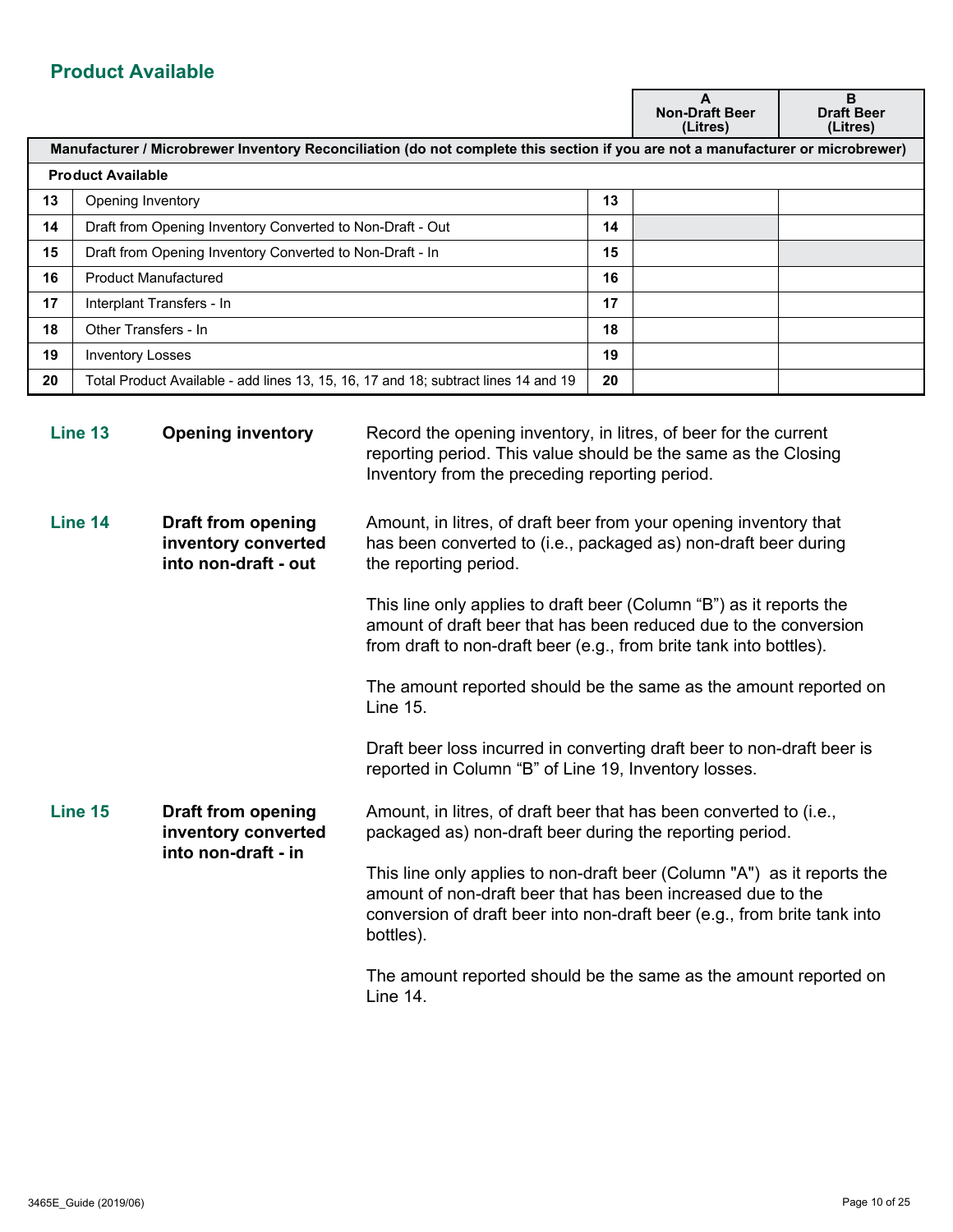| Line 16 | <b>Product</b><br>manufactured   | Amount, in litres, of beer you manufactured during the reporting<br>period. Include amounts that you manufactured for any other beer<br>manufacturer or microbrewer.                                                                                                                                                                                                                                                                                                        |
|---------|----------------------------------|-----------------------------------------------------------------------------------------------------------------------------------------------------------------------------------------------------------------------------------------------------------------------------------------------------------------------------------------------------------------------------------------------------------------------------------------------------------------------------|
|         |                                  | Also include amounts, in litres, of beer that you had previously<br>distributed and collected an amount on account of tax on but which<br>was returned to you and not destroyed. For example, where beer is<br>returned to you which you intend to redistribute, you will claim an<br>adjustment on Schedule B for the amount on account of tax previously<br>collected on the returned product and include the amount, in litres, of<br>the returned product in this line. |
| Line 17 | Interplant<br>transfers - in     | Amount, in litres, of beer you received pursuant to the inter-provincial<br>interplant transfer policy (i.e., transfer of beer made at your<br>manufacturing facility that is outside of Ontario but within Canada to<br>your manufacturing facility in Ontario) during the reporting period.                                                                                                                                                                               |
| Line 18 | <b>Other</b><br>transfers $-$ in | Amount, in litres, of beer you received from any other beer<br>manufacturer or microbrewer during the reporting period that was<br>not received pursuant to the inter-provincial interplant transfer policy.                                                                                                                                                                                                                                                                |
|         |                                  | Include amounts received from another beer manufacturer or<br>microbrewer for you to package its beer only (i.e., co-packing,<br>receipt of beer for you to package only).                                                                                                                                                                                                                                                                                                  |
|         |                                  | Include amounts received from another beer manufacturer or<br>microbrewer that only packaged your beer (i.e., co-packing, return of<br>beer that you sent to another beer manufacturer or microbrewer for<br>packaging only).                                                                                                                                                                                                                                               |
| Line 19 | <b>Inventory losses</b>          | Amount, in litres, claimed for inventory losses (if applicable) that can<br>be verified by the ministry, during the reporting period.                                                                                                                                                                                                                                                                                                                                       |
|         |                                  | Inventory losses are losses of beer that occur prior to the distribution<br>of the beer, and where, by reason of the loss, the beer is considered<br>to be unconsumable (e.g., spoilage, line flushing).                                                                                                                                                                                                                                                                    |
|         |                                  | Losses that are incurred after the distribution of the beer on which<br>beer tax or amounts on account of beer tax have been remitted to the<br>ministry that can be verified by the ministry must be reported on<br>Schedule B.                                                                                                                                                                                                                                            |
| Line 20 | <b>Total product</b>             | For non-draft beer (Column "A"):                                                                                                                                                                                                                                                                                                                                                                                                                                            |
|         | available                        | (Line 13 + Line 15 + Line 16 + Line 17 + Line 18) minus (Line 19) =<br>Total non-draft beer available for the reporting period.                                                                                                                                                                                                                                                                                                                                             |
|         |                                  | For draft beer (Column "B"):                                                                                                                                                                                                                                                                                                                                                                                                                                                |
|         |                                  | (Line 13 + Line 16 + Line 17 + Line 18) minus (Line 14 + Line 19) =<br>Total draft beer available for the reporting period.                                                                                                                                                                                                                                                                                                                                                 |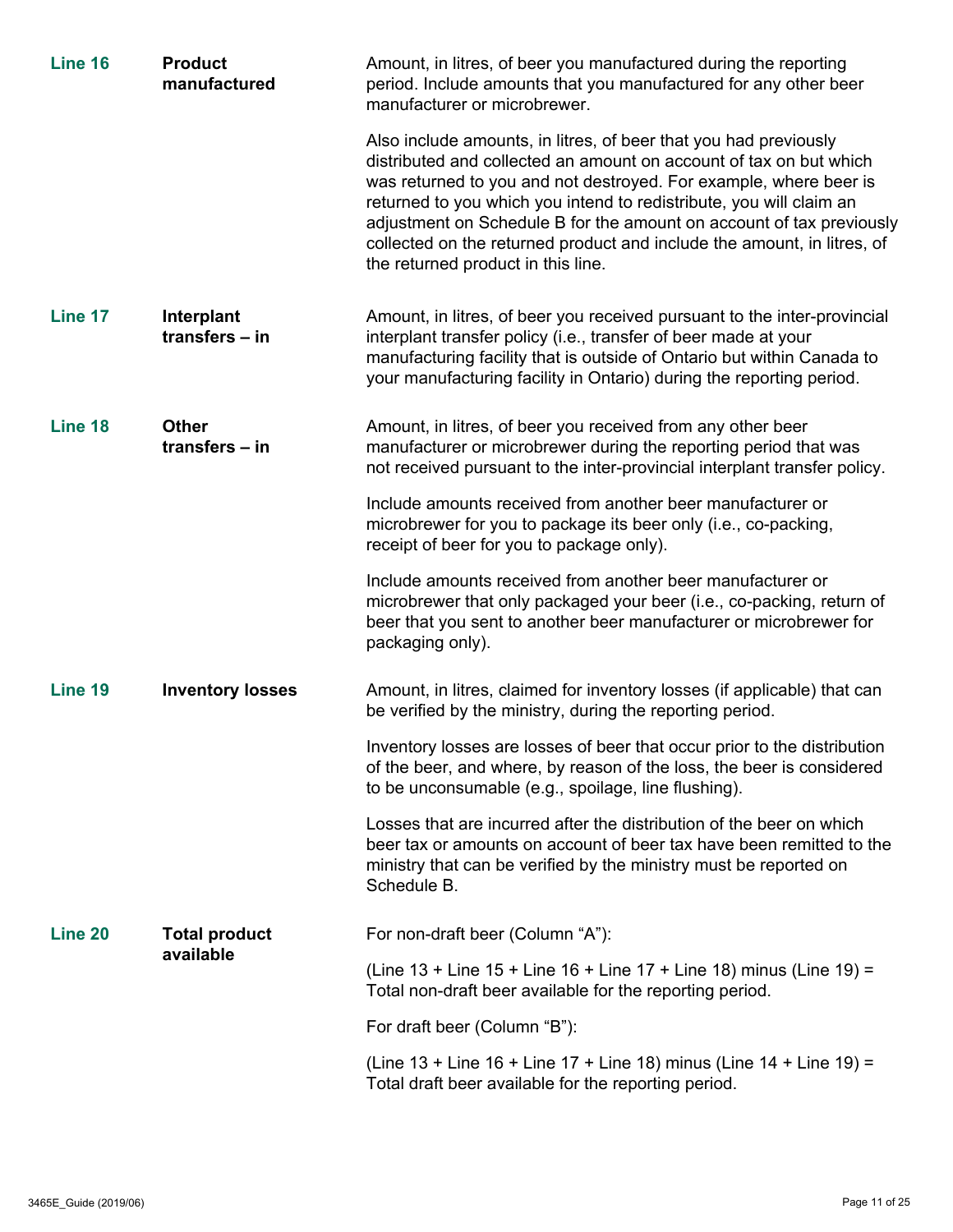#### **Taxable Distribution**

- A taxable distribution occurs when beer has been sold, shipped or otherwise distributed (whichever occurs first), and the beer is subject to the beer tax, such as delivery to your own brewery retail store or to The Beer Store or one of its warehouses.
	- Beer shipped to your own warehouse **for storage purposes only**, whether onsite or offsite of the manufacturing facility, has generally not been sold or delivered to another person and therefore is generally not considered to be a distribution until it leaves the warehouse to be delivered.
	- Beer that you have sold but are shipping to your own warehouse for pick-up by the person who purchased the beer **has** been sold and must be reported as a distribution below.

|    | <b>Taxable Distribution</b>                                                                       |    |  |
|----|---------------------------------------------------------------------------------------------------|----|--|
| 21 | The Beer Store                                                                                    | 21 |  |
| 22 | <b>Brewery Retail Store</b>                                                                       | 22 |  |
| 23 | Licensees                                                                                         | 23 |  |
| 24 | Taxable Distribution (by sale) - add lines 21 through 23; transfer to lines 5 and 9 of the return | 24 |  |
| 25 | Taxable Distribution (other than by sale) - transfer to lines 6 and 10 of the return              | 25 |  |
| 26 | Manufacturer / Microbrewer Taxable Distribution - add lines 24 and 25                             | 26 |  |

| Line 21            | <b>The Beer Store</b>                    | Amount, in litres, of beer distributed to The Beer Store during the<br>reporting period. Include amounts distributed to southern agency<br>stores of the Liquor Control Board of Ontario.                                                                                                                    |
|--------------------|------------------------------------------|--------------------------------------------------------------------------------------------------------------------------------------------------------------------------------------------------------------------------------------------------------------------------------------------------------------|
| Line <sub>22</sub> | <b>Brewery retail store</b>              | Amount, in litres, of beer distributed to your own brewery retail store<br>during the reporting period.                                                                                                                                                                                                      |
|                    |                                          | Include amounts, in litres, of beer sold under any liquor sales licence<br>issued to you by the Alcohol and Gaming Commission of Ontario (e.g.,<br>"Tied House" liquor sales licence or "By the Glass" manufacturer's<br>limited liquor sales licence) during the reporting period.                          |
| Line 23            | <b>Licensees</b>                         | Amount, in litres, of beer distributed directly to establishments<br>licensed by the Alcohol and Gaming Commission of Ontario to sell<br>liquor during the reporting period.                                                                                                                                 |
|                    |                                          | Do not include amounts distributed pursuant to a purchase order from<br>the Liquor Control Board of Ontario to grocery stores that have an<br>authorization from the Alcohol Gaming Commission of Ontario to sell<br>beer in that store. These distributions should be reported on Line 27 of<br>Schedule A. |
| Line 24            | <b>Taxable distribution</b><br>(by sale) | Line $21 +$ Line $22 +$ Line $23 =$ Total taxable distribution (by sale) of<br>beer during the reporting period.                                                                                                                                                                                             |
|                    |                                          | <b>Transfer to Return:</b>                                                                                                                                                                                                                                                                                   |
|                    |                                          | Line 24A of Schedule to Line 5 of Return, and                                                                                                                                                                                                                                                                |
|                    |                                          | Line 24B of Schedule to Line 9 of Return.                                                                                                                                                                                                                                                                    |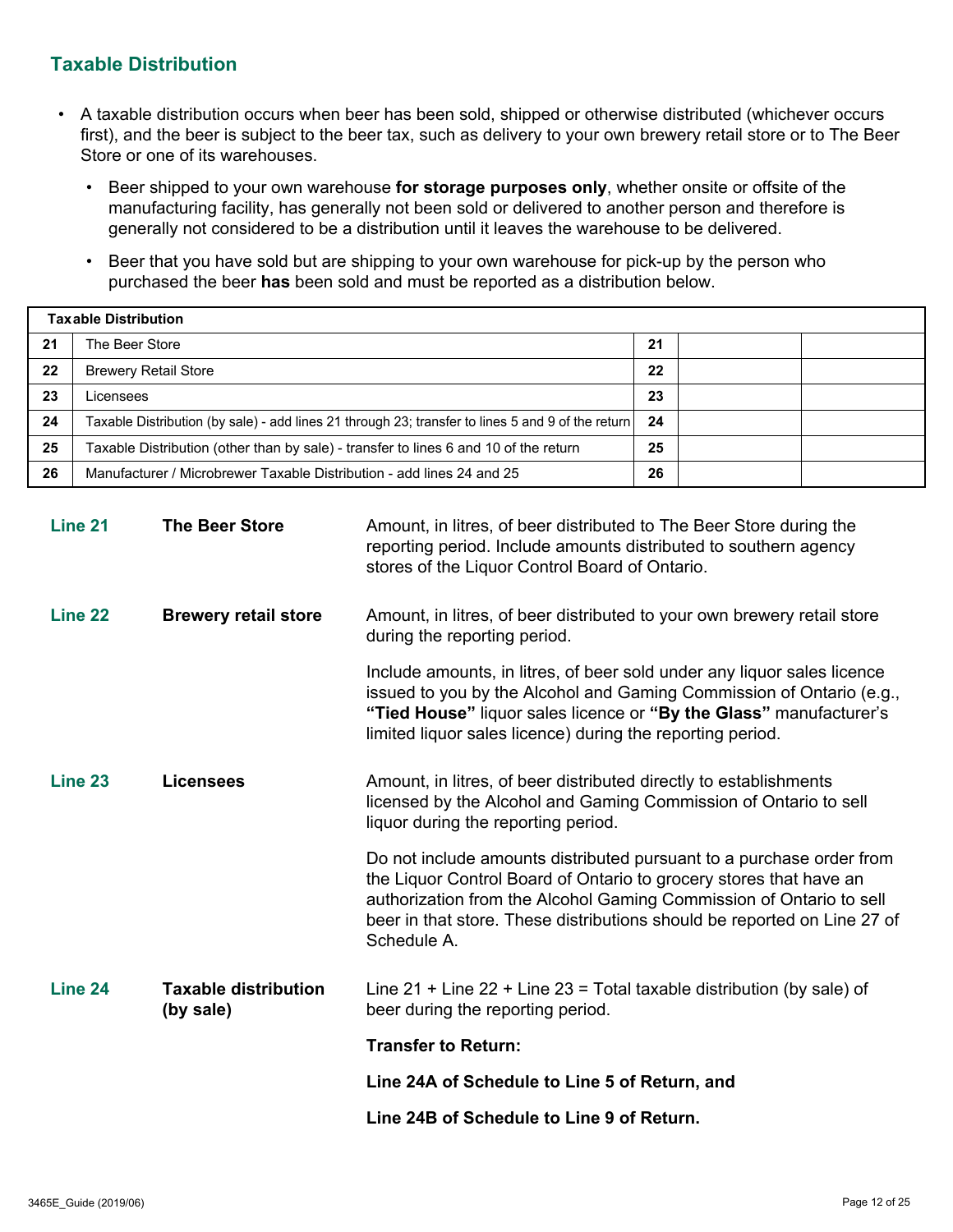| Line 25 | <b>Taxable distribution</b><br>(other than by sale)  | Amount, in litres, of taxable distribution (other than by sale) of beer<br>during the reporting period. See the beer tax-related terms and<br>definitions section beginning on page 6 of this guide for Taxable<br>distribution (other than by sale). |
|---------|------------------------------------------------------|-------------------------------------------------------------------------------------------------------------------------------------------------------------------------------------------------------------------------------------------------------|
|         |                                                      | <b>Transfer to Return:</b>                                                                                                                                                                                                                            |
|         |                                                      | Line 25A of Schedule to Line 6 of Return, and                                                                                                                                                                                                         |
|         |                                                      | Line 25B of Schedule to Line 10 of Return.                                                                                                                                                                                                            |
| Line 26 | Manufacturer/<br>Microbrewer taxable<br>distribution | Line $24 +$ Line $25 =$ Total taxable distribution for the reporting period.                                                                                                                                                                          |

#### **Non-Taxable Distribution**

- A non-taxable distribution occurs when beer has been sold, delivered or otherwise distributed, and the beer is not otherwise subject to the beer tax, such as a delivery to the Liquor Control Board of Ontario or one of its warehouses.
	- Beer shipped to your own warehouse **for storage purposes only**, whether onsite or offsite of the manufacturing facility, has generally not been sold or delivered to another person and therefore is generally not considered to be a distribution until it leaves the warehouse to be delivered.
	- Beer that you have sold but are shipping to your own warehouse for pick-up by the person who purchased the beer **has** been sold and must be reported as a distribution below.

|    | <b>Non - Taxable Distribution</b>                                             |    |  |
|----|-------------------------------------------------------------------------------|----|--|
| 27 | <b>LCBO Sales</b>                                                             | 27 |  |
| 28 | Duty Free Sales                                                               | 28 |  |
| 29 | Exports                                                                       | 29 |  |
| 30 | Interplant Transfers - Out                                                    | 30 |  |
| 31 | Other Transfers - Out                                                         | 31 |  |
| 32 | Non-Taxable Distribution (other than by sale)                                 | 32 |  |
| 33 | Manufacturer / Microbrewer Non-Taxable Distribution - add lines 27 through 32 | 33 |  |

**Line 27 LCBO sales Amount, in litres, of beer sold directly to the Liquor Control Board** of Ontario during the reporting period. This includes beer sold to northern agency stores of the Liquor Control Board of Ontario.

> Include amounts distributed pursuant to a purchase order from the Liquor Control Board of Ontario to grocery stores that have an authorization from the Alcohol Gaming Commission of Ontario to sell beer in that store.

**Line 28 <b>Duty-free sales** Amount, in litres, of beer sold to duty-free stores in Ontario (where the store is located in a transportation hub and where the purchaser must leave Ontario directly as part of their travel segment at the transportation hub) during the reporting period.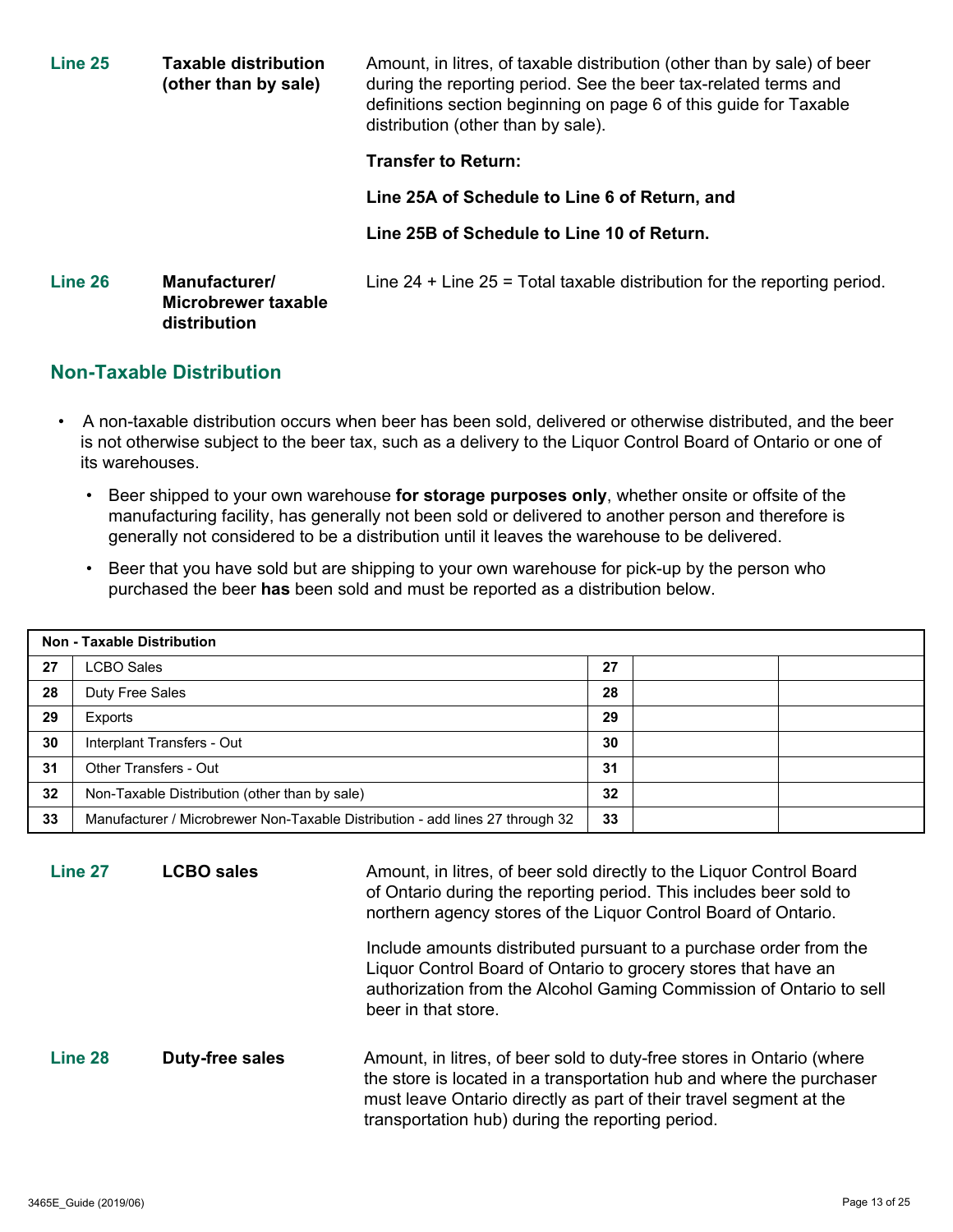| Line 29                                                                               | <b>Exports</b>                                                     | Amount, in litres, of beer sold and delivered outside of Ontario during<br>the reporting period.                                                                                                                                                                                            |  |  |  |  |
|---------------------------------------------------------------------------------------|--------------------------------------------------------------------|---------------------------------------------------------------------------------------------------------------------------------------------------------------------------------------------------------------------------------------------------------------------------------------------|--|--|--|--|
|                                                                                       |                                                                    | This includes purchases by the Government of Canada where the<br>beer is warehoused in Ontario and afterwards is exported for use by<br>Canadian diplomatic or consular offices abroad.                                                                                                     |  |  |  |  |
|                                                                                       |                                                                    | This includes distributions to other nations' embassies and consulates<br>outside of Ontario. Distributions to other nations' embassies and<br>consulates in Ontario are taxable distributions and are normally<br>reported on Line 21 or Line 22 of Schedule A.                            |  |  |  |  |
| Line 30                                                                               | Interplant<br>transfers - out                                      | Amount, in litres, of beer you distributed pursuant to the inter-<br>provincial interplant transfer policy during the reporting period.                                                                                                                                                     |  |  |  |  |
| Line 31                                                                               | Other transfers - out                                              | Amount, in litres, of beer you transferred to any other beer<br>manufacturer or microbrewer during the reporting period that was not<br>transferred pursuant to the inter-provincial interplant transfer policy.                                                                            |  |  |  |  |
|                                                                                       |                                                                    | Include amounts that you sent to another beer manufacturer or<br>microbrewer for it to package your beer only (i.e., co-packing, sending<br>beer out for packaging only).                                                                                                                   |  |  |  |  |
|                                                                                       |                                                                    | Include amounts that you returned to the beer manufacturer or<br>microbrewer that sent its beer to you for you to package its beer only<br>(i.e., co-packing, sending back beer you packaged).                                                                                              |  |  |  |  |
| Line 32                                                                               | Non-taxable<br>distribution<br>(other than by sale)                | Amount, in litres, of beer you distributed without charge in Ontario<br>during the reporting period for which you are claiming the promotional<br>distribution exemption. See the beer tax-related terms and definitions<br>section beginning on page 6 of this guide for more information. |  |  |  |  |
|                                                                                       |                                                                    | Note:<br>As for all entries on the return and schedules, keep records supporting<br>the exemption claimed.                                                                                                                                                                                  |  |  |  |  |
| Line 33                                                                               | Manufacturer/<br><b>Microbrewer</b><br>non-taxable<br>distribution | Line $27 +$ Line $28 +$ Line $29 +$ Line $30 +$ Line $31 +$ Line $32 =$ Total<br>non-taxable distribution for the reporting period.                                                                                                                                                         |  |  |  |  |
| <b>Closing Inventory</b>                                                              |                                                                    |                                                                                                                                                                                                                                                                                             |  |  |  |  |
|                                                                                       | <b>Closing Inventory</b>                                           |                                                                                                                                                                                                                                                                                             |  |  |  |  |
| Closing Inventory - add lines 26 and 33; subtract the result from Line 20<br>34<br>34 |                                                                    |                                                                                                                                                                                                                                                                                             |  |  |  |  |

**Line 34 Closing inventory** (Line 20) minus (Line 26 + Line 33) = Closing inventory at the end of the reporting period. This value should be the Opening Inventory for the next reporting period.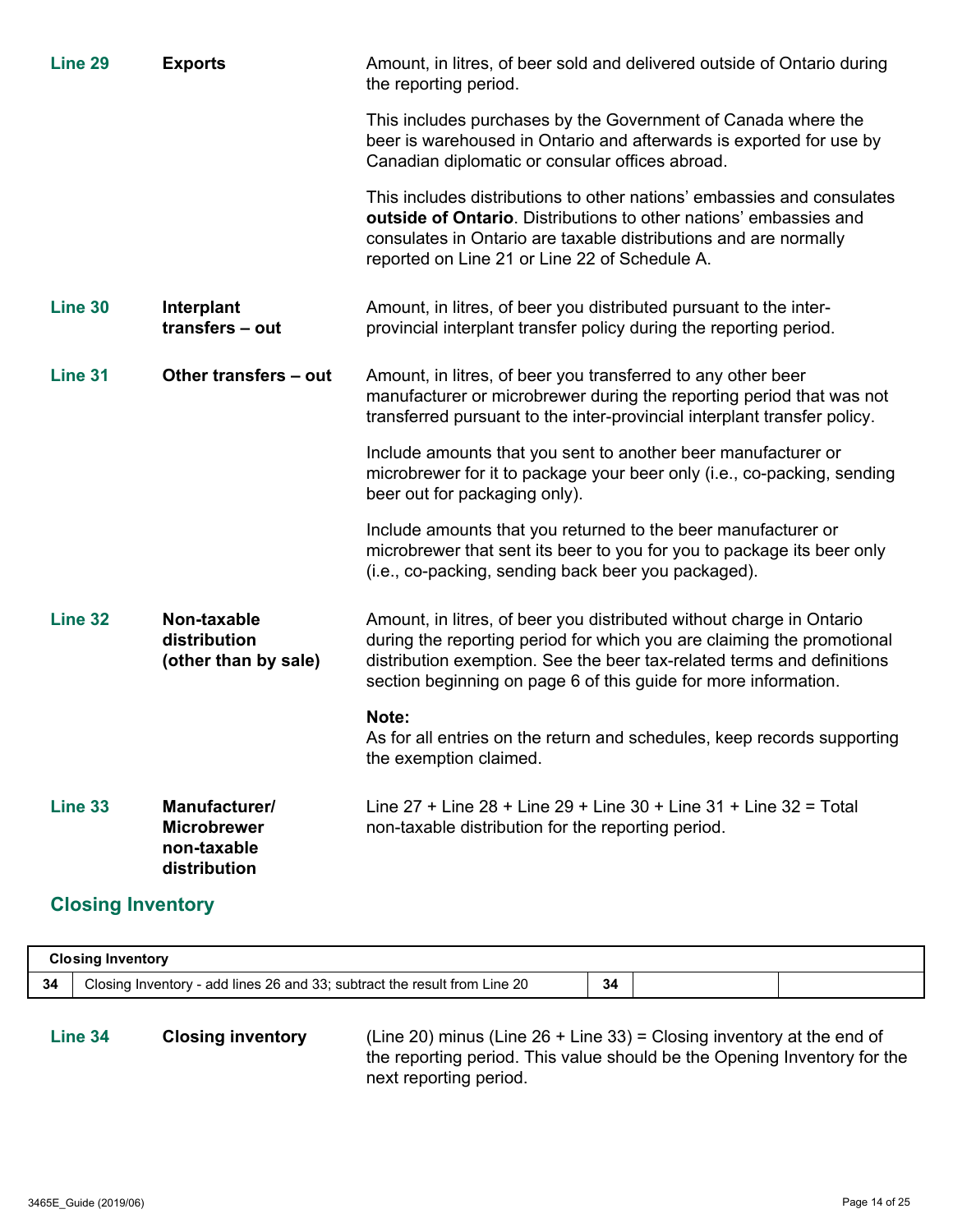### **Total Worldwide Beer Production**

The Total Worldwide Beer Production information is used in large part to determine if a beer manufacturer is considered to be a microbrewer for a sales year.

| <b>Total Worldwide</b><br><b>Beer Production</b> |                       | <b>Beer Produced By:</b>                    | <b>Production (Litres)</b> |
|--------------------------------------------------|-----------------------|---------------------------------------------|----------------------------|
|                                                  |                       | Manufacturer / Microbrewer                  |                            |
| <b>Reporting Period:</b>                         | $\mathbf{2}$          | Affiliate (s)                               |                            |
| If insufficient space, attach list.              |                       | Name (if applicable):                       |                            |
|                                                  |                       | Name (if applicable):                       |                            |
|                                                  |                       | Name (if applicable):                       |                            |
|                                                  | 3                     | Other Manufacturer(s) / Microbrewer(s)      |                            |
|                                                  |                       | Name (if applicable):                       |                            |
|                                                  | Name (if applicable): |                                             |                            |
|                                                  |                       | Name (if applicable):                       |                            |
|                                                  | 4                     | Total Beer Produced - add lines 1 through 3 |                            |

To be considered a microbrewer for a sales year, a beer manufacturer must meet **all** of the following criteria:

- 1. Its **worldwide** production of beer, including beer manufactured in Ontario, in the preceding production year was not more than 49,000 hectolitres (4.9 million litres).
- 2. It **did not** have an agreement or other arrangement in the preceding production year where a nonmicrobrewer agreed to manufacture beer for it.

#### **NOTES:**

- a) For the purposes of this requirement, the beer manufacturer **may** have an agreement or arrangement with a non-microbrewer that provides only for the final bottling or other packaging by the nonmicrobrewer, including any incidental processes such as final filtration and final carbonation or the addition of any substance to the beer that, if added, must be added at the time of final filtration.
- b) For the purposes of this requirement, the beer manufacturer may have an agreement or other arrangement in the preceding production year where a non-microbrewer agreed to manufacture beer for it, but only if the non-microbrewer was a microbrewer at some point in that production year.
- 3. Any affiliate it had that manufactured beer in the preceding production year was also a microbrewer.

**Line 1 Manufacturer/ Microbrewer** Amount, in litres, of all beer you manufactured **worldwide**, including in Ontario, during the reporting period. Include amounts you manufactured:

- for yourself;
- for your affiliate(s); and
- under contract for any other beer manufacturer or microbrewer.

This amount is not necessarily the same as the amount reported on Line 16 above.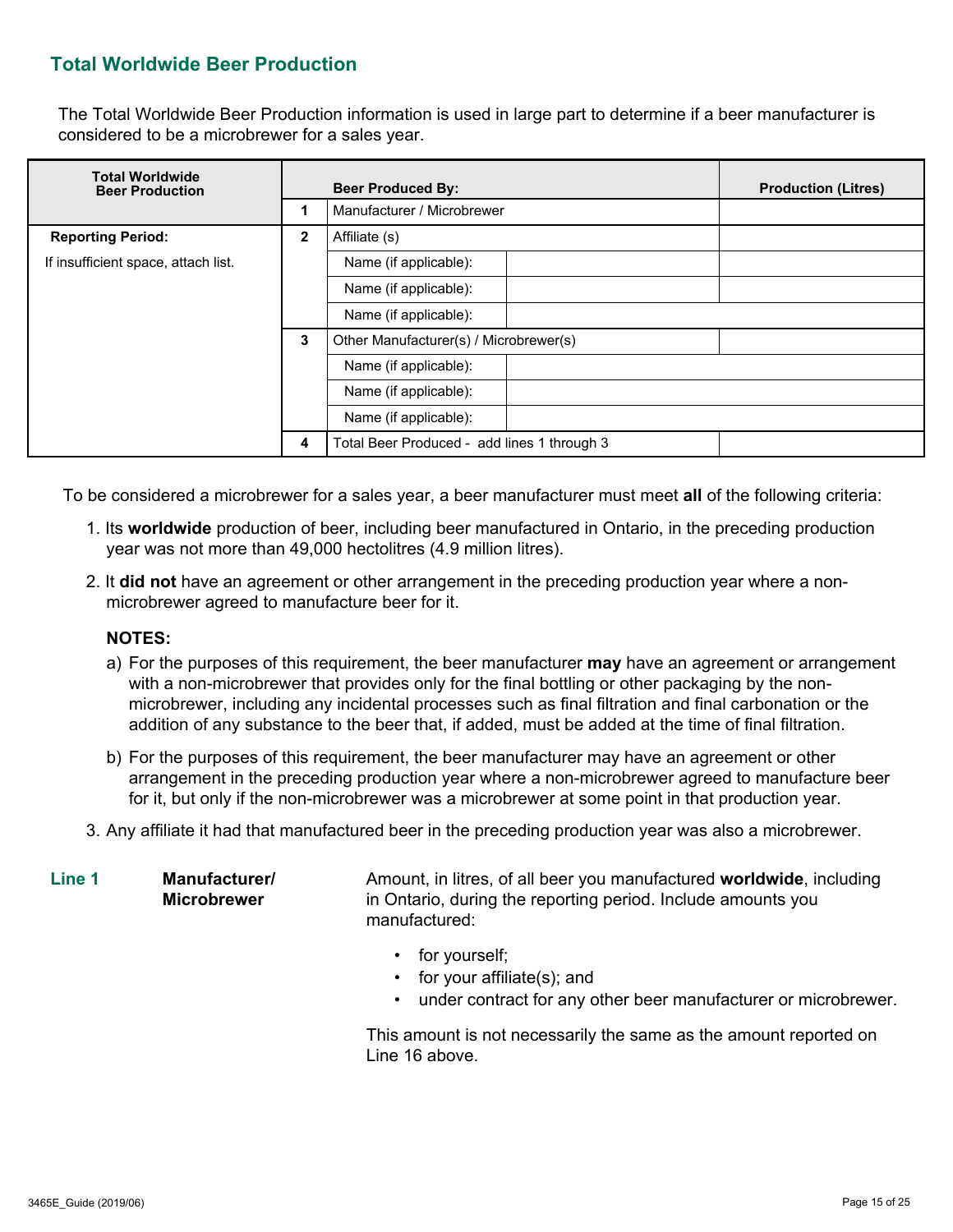| Line <sub>2</sub> | Affiliate(s)                                        | Amount, in litres, of all beer manufactured worldwide, including in<br>Ontario, by every affiliate of yours during the reporting period. Include<br>amounts manufactured by that affiliate:                                                        |
|-------------------|-----------------------------------------------------|----------------------------------------------------------------------------------------------------------------------------------------------------------------------------------------------------------------------------------------------------|
|                   |                                                     | for itself;<br>$\bullet$<br>for you; and<br>$\bullet$<br>under contract for any other beer manufacturer or microbrewer.<br>$\bullet$                                                                                                               |
|                   |                                                     | Enter the name(s) of the affiliate(s) in the space provided. If there is<br>insufficient space, attach a list.                                                                                                                                     |
| Line <sub>3</sub> | <b>Other</b><br>manufacturer(s) /<br>microbrewer(s) | Amount, in litres, of all beer manufactured worldwide, including in<br>Ontario, for you or for an affiliate of yours by any other beer<br>manufacturer or microbrewer during the reporting period.                                                 |
|                   |                                                     | Enter the name(s) of the other beer manufacturer(s) or microbrewer(s)<br>that manufactured beer for you or for your affiliate(s) and the volume<br>that they manufactured in the space provided. If there is insufficient<br>space, attach a list. |
|                   |                                                     | Do not include amounts received from another beer manufacturer<br>or microbrewer for you to package its beer only (i.e., co-packing,<br>receipt of beer for you to package).                                                                       |
| Line 4            | <b>Total beer</b><br>produced                       | Line $1 +$ Line $2 +$ Line $3 =$ Total beer produced worldwide for the<br>reporting period.                                                                                                                                                        |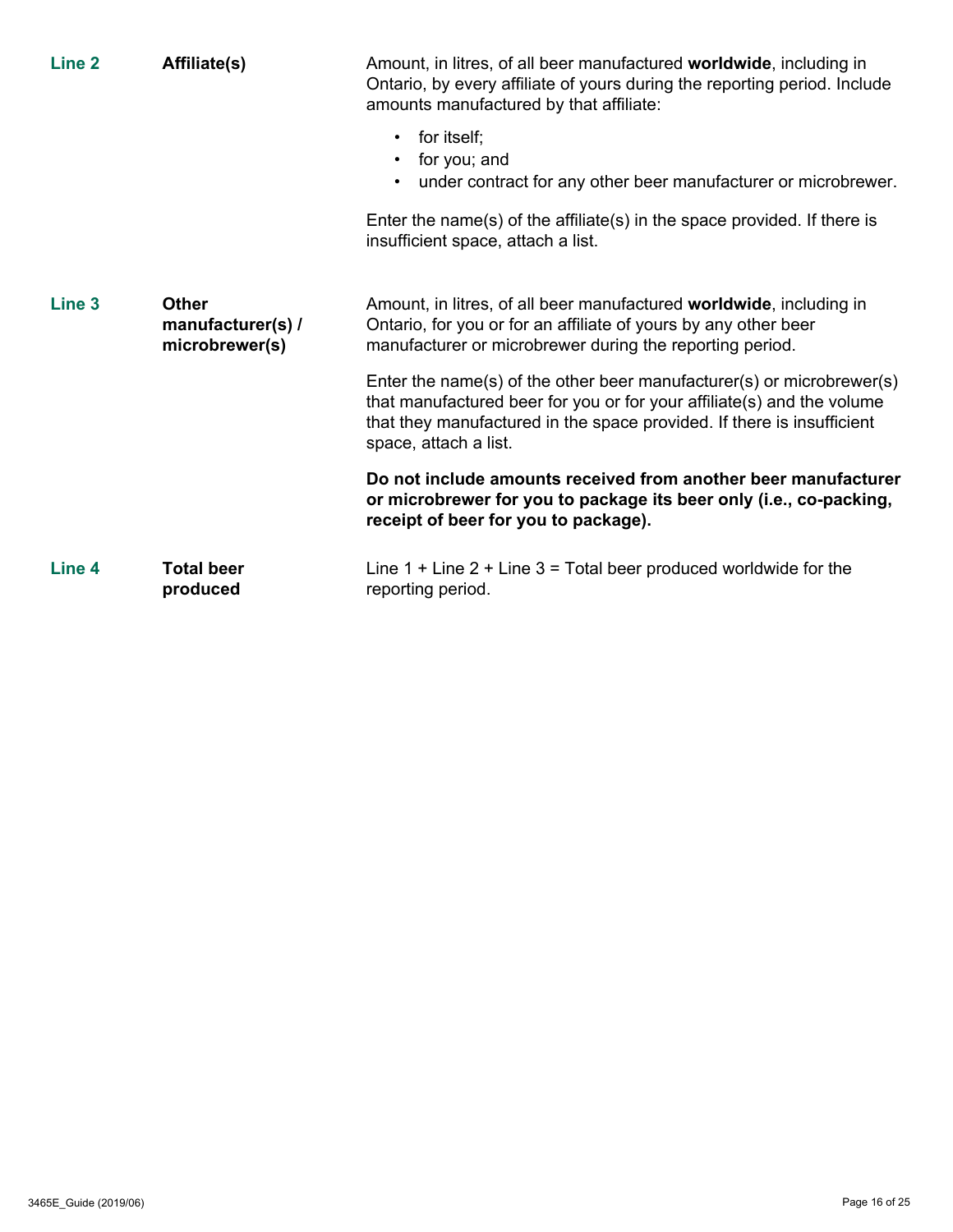# **Schedule B – Adjustments (Complete and file only if applicable. If not, proceed to Return)**

Each adjustment must be recorded separately, including adjustments for prior periods. Prior period adjustments are adjustments that could not be reconciled during the reporting period that covered the distribution. This may include, for example, beer that was originally shipped to The Beer Store but which was later shipped by The Beer Store to the Liquor Control Board of Ontario.

Only record adjustments for amounts not included in refund claims previously submitted to the ministry.

Adjustments in respect of beer on which amounts on account of the beer tax has been collected and remitted to the ministry may be submitted for losses incurred by a person to whom the beer was sold or delivered due to the following:

- Verifiable losses (i.e., product that is lost, stolen, or destroyed) for product on which an amount on account of tax has been reported and remitted on a previous return. For example, if beer was sold to The Beer Store and reported on a return but was later stolen, you may claim an adjustment for the amounts on account of tax that was remitted on the stolen product, provided the loss can be verified.
	- Verifiable losses that are incurred prior to amounts on account of the beer tax becoming collectable or payable must be claimed on Schedule A on Line 19 (Inventory Losses).
- Bad debts (i.e., uncollectible debts).

**Note:** As for all entries on the return and schedules, keep records supporting the adjustment claimed.

|                           |                           |                               |                        |           | <b>Product Description</b> |                                      |                                    |                  | <b>Basic Tax</b>                                  |                  | <b>Volume Tax</b>                                        |           | <b>Environmental Tax</b>                          |                                                                                                                                                                                                                                                                                                                                                                                                                                                                                 |
|---------------------------|---------------------------|-------------------------------|------------------------|-----------|----------------------------|--------------------------------------|------------------------------------|------------------|---------------------------------------------------|------------------|----------------------------------------------------------|-----------|---------------------------------------------------|---------------------------------------------------------------------------------------------------------------------------------------------------------------------------------------------------------------------------------------------------------------------------------------------------------------------------------------------------------------------------------------------------------------------------------------------------------------------------------|
| A<br>Adjustment<br>Period | B<br><b>Customer Name</b> | C<br>Customer<br>Business No. | D<br>Adjustment Reason | E<br>Size | G<br>Unit                  | н<br>Vol. No. Per Number<br>of Units | Quantity<br>Adjustment<br>(Litres) | J<br>Tax<br>Rate | $K = (lxJ)$<br>Basic Tax<br>Adjustment<br>$($ \$) | Г<br>Tax<br>Rate | $M = (I \times L)$<br>VolumeTax<br>Adjustment<br>$($ \$) | N<br>Rate | Tax Environmental<br>Tax<br>Adjustment<br>$($ \$) | $O = (GxHxN)$ $P = (K+M+O)$<br><b>Total Adjusted</b><br>Tax amount<br>$(\$)$                                                                                                                                                                                                                                                                                                                                                                                                    |
|                           |                           |                               |                        |           |                            |                                      |                                    |                  |                                                   |                  |                                                          |           |                                                   |                                                                                                                                                                                                                                                                                                                                                                                                                                                                                 |
|                           |                           |                               |                        |           |                            |                                      |                                    |                  |                                                   |                  |                                                          |           |                                                   |                                                                                                                                                                                                                                                                                                                                                                                                                                                                                 |
|                           |                           |                               |                        |           |                            |                                      |                                    |                  |                                                   |                  |                                                          |           |                                                   |                                                                                                                                                                                                                                                                                                                                                                                                                                                                                 |
|                           |                           |                               |                        |           |                            |                                      |                                    | <b>Totals</b>    |                                                   |                  |                                                          |           |                                                   | $\overline{\phantom{a}}$ $\overline{\phantom{a}}$ $\overline{\phantom{a}}$ $\overline{\phantom{a}}$ $\overline{\phantom{a}}$ $\overline{\phantom{a}}$ $\overline{\phantom{a}}$ $\overline{\phantom{a}}$ $\overline{\phantom{a}}$ $\overline{\phantom{a}}$ $\overline{\phantom{a}}$ $\overline{\phantom{a}}$ $\overline{\phantom{a}}$ $\overline{\phantom{a}}$ $\overline{\phantom{a}}$ $\overline{\phantom{a}}$ $\overline{\phantom{a}}$ $\overline{\phantom{a}}$ $\overline{\$ |

Transfer amount to Line 23 of the return

| <b>Column A</b> | <b>Adjustment period</b>        | Insert the reporting period for which the adjustment is being claimed<br>or reported (e.g., the reporting period in which the beer tax or an<br>amount on account of the beer tax was collected on the beer that is<br>the subject of the adjustment being claimed or reported). |
|-----------------|---------------------------------|----------------------------------------------------------------------------------------------------------------------------------------------------------------------------------------------------------------------------------------------------------------------------------|
| <b>Column B</b> | <b>Customer name</b>            | Identify the recipient of the product to which the adjustment relates.                                                                                                                                                                                                           |
| <b>Column C</b> | <b>Customer</b><br>business no. | Provide the recipient's federal Business Number (or if not a Canadian<br>jurisdiction, provide the recipient's Identification Number) for the<br>product to which the adjustment relates.                                                                                        |
| <b>Column D</b> | <b>Adjustment reason</b>        | Provide the reason for the adjustment being claimed or reported.                                                                                                                                                                                                                 |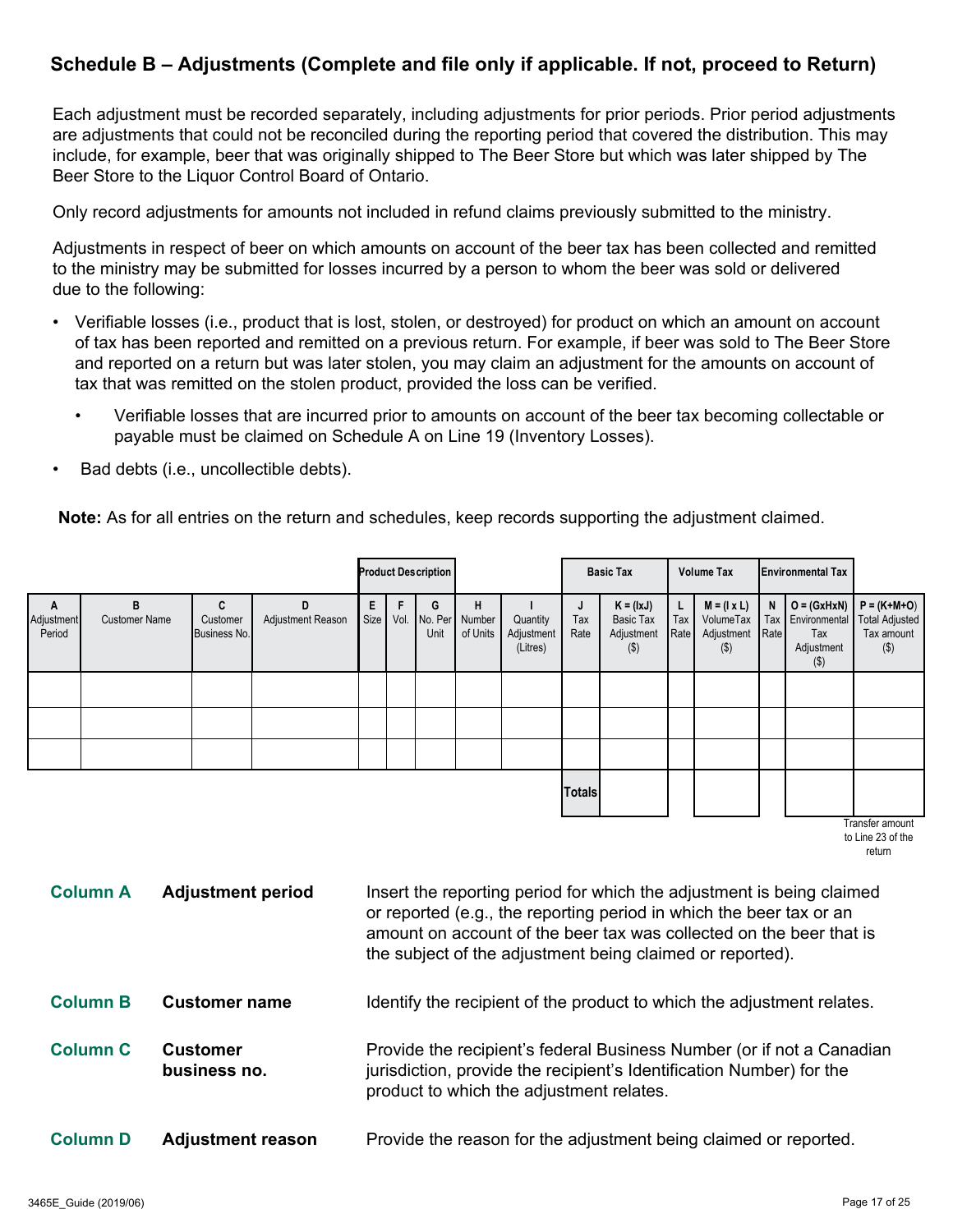| <b>Column E</b> | <b>Size</b>                 | For each adjustment claimed or reported, enter the size of each<br>container:                                                                                           |
|-----------------|-----------------------------|-------------------------------------------------------------------------------------------------------------------------------------------------------------------------|
|                 |                             | • For a typical bottle of beer where the volume is represented in<br>millilitres (mL), enter the value in millilitres (e.g., enter "341").                              |
|                 |                             | • For a typical keg of beer where the volume is represented in<br>litres (L), enter the value in litres (e.g., enter "58.6").                                           |
| <b>Column F</b> | <b>Volume</b>               | For each adjustment claimed or reported, enter the volume of each<br>container:                                                                                         |
|                 |                             | . Where the volume is represented in millilitres, enter "mL".                                                                                                           |
|                 |                             | • Where the volume is represented in litres, enter "L".                                                                                                                 |
| <b>Column G</b> | No. per unit                | For each adjustment claimed or reported, enter the number of<br>containers in a unit of product (e.g., for a case (unit) of beer containing<br>24 bottles, enter "24"). |
| <b>Column H</b> | <b>Number of units</b>      | For each adjustment claimed or reported, enter the number of units<br>(e.g., for three 24-bottle cases of beer, enter "3").                                             |
| <b>Column I</b> | <b>Quantity adjustment</b>  | For each adjustment claimed or reported, enter the quantity (in litres).<br>Round to the nearest whole litre.                                                           |
|                 |                             | <b>Example 1:</b> For three 24-bottle cases of 341 mL beer bottles, use the<br>following calculation:                                                                   |
|                 |                             | Column E x 0.001 x Column G x Column H =<br>Quantity adjustment.                                                                                                        |
|                 |                             | 341mL/bottle x 0.001L/mL x 24 bottles/case x 3 cases = 24.552 L,<br>rounded to nearest whole litre = 25 L.                                                              |
|                 |                             | <b>Example 2:</b> For three 58.6 L kegs, use the following calculation:                                                                                                 |
|                 |                             | Column $E \times$ Column $G \times$ Column $H =$ Quantity adjustment.                                                                                                   |
|                 |                             | 58.6L/keg x 1 keg/unit x 3 units = 175.8 L, rounded to nearest<br>whole litre = $176$ L.                                                                                |
| <b>Column J</b> | <b>Basic tax rate</b>       | For each adjustment being claimed or reported, indicate the Basic Tax<br>Rate that applied to the beer that is the subject of the adjustment.                           |
| <b>Column K</b> | <b>Basic tax adjustment</b> | For each adjustment being claimed or reported, use the Basic Tax<br>Rate inserted in Column J.                                                                          |
|                 |                             | Column I x Column $J =$ Basic tax adjustment for the reporting period.                                                                                                  |
| <b>Column L</b> | Volume tax rate             | For each adjustment being claimed or reported, indicate the Volume<br>Tax Rate that applied to the beer that is the subject of the adjustment.                          |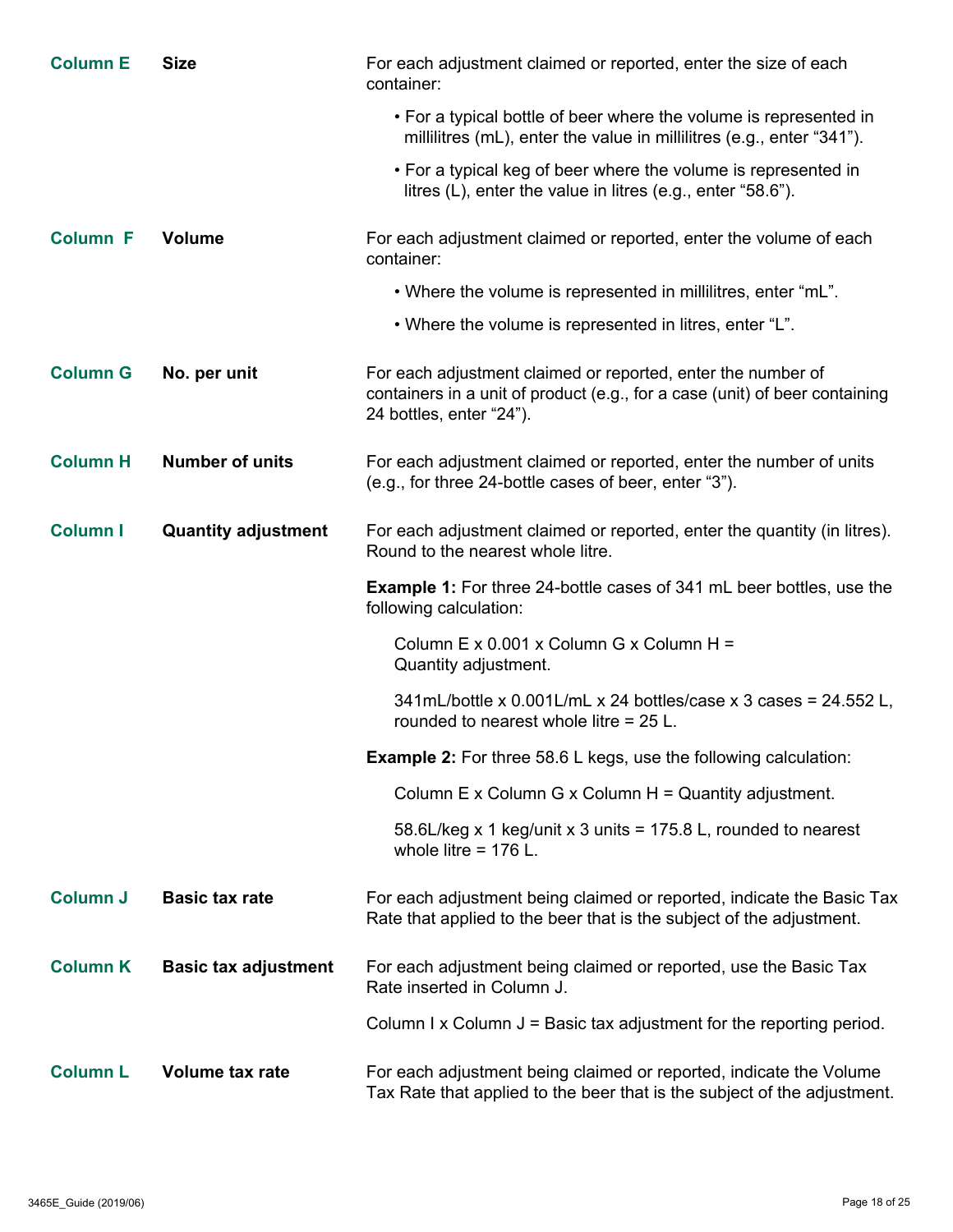| <b>Column M</b> |                                        | Volume tax adjustment For each adjustment being claimed or reported, use the Volume Tax<br>Rate inserted in Column L.                                                                                                              |
|-----------------|----------------------------------------|------------------------------------------------------------------------------------------------------------------------------------------------------------------------------------------------------------------------------------|
|                 |                                        | Column I x Column $L =$ Volume tax adjustment for the reporting<br>period.                                                                                                                                                         |
|                 |                                        | Note:<br>As beer made at a brew pub is not subject to the volume tax, this<br>adjustment is not applicable to beer made at a brew pub that is sold at<br>that brew pub or at a secondary location related to that brew pub.        |
| <b>Column N</b> | <b>Environmental</b><br>tax rate       | For each adjustment being claimed or reported, indicate the<br>Environmental Tax Rate that applied to the beer that is the subject of<br>the adjustment.                                                                           |
| <b>Column O</b> | <b>Environmental tax</b><br>adjustment | For each adjustment being claimed or reported, use the Environmental<br>Tax Rate inserted in Column N.                                                                                                                             |
|                 |                                        | Column G x Column H x Column $N =$ Environmental tax adjustment<br>for the reporting period.                                                                                                                                       |
|                 |                                        | Note:<br>As beer made at a brew pub is not subject to the environmental tax, this<br>adjustment is not applicable to beer made at a brew pub that is sold at<br>that brew pub or at a secondary location related to that brew pub. |
| <b>Column P</b> | <b>Total adjusted</b><br>tax amount    | For each product that is the subject of an adjustment, the following<br>calculation must be completed:                                                                                                                             |
|                 |                                        | Column $K +$ Column M + Column $O =$ Total adjusted tax amount<br>claimed for the reporting period.                                                                                                                                |
|                 |                                        | Transfer to Return, Line 23.                                                                                                                                                                                                       |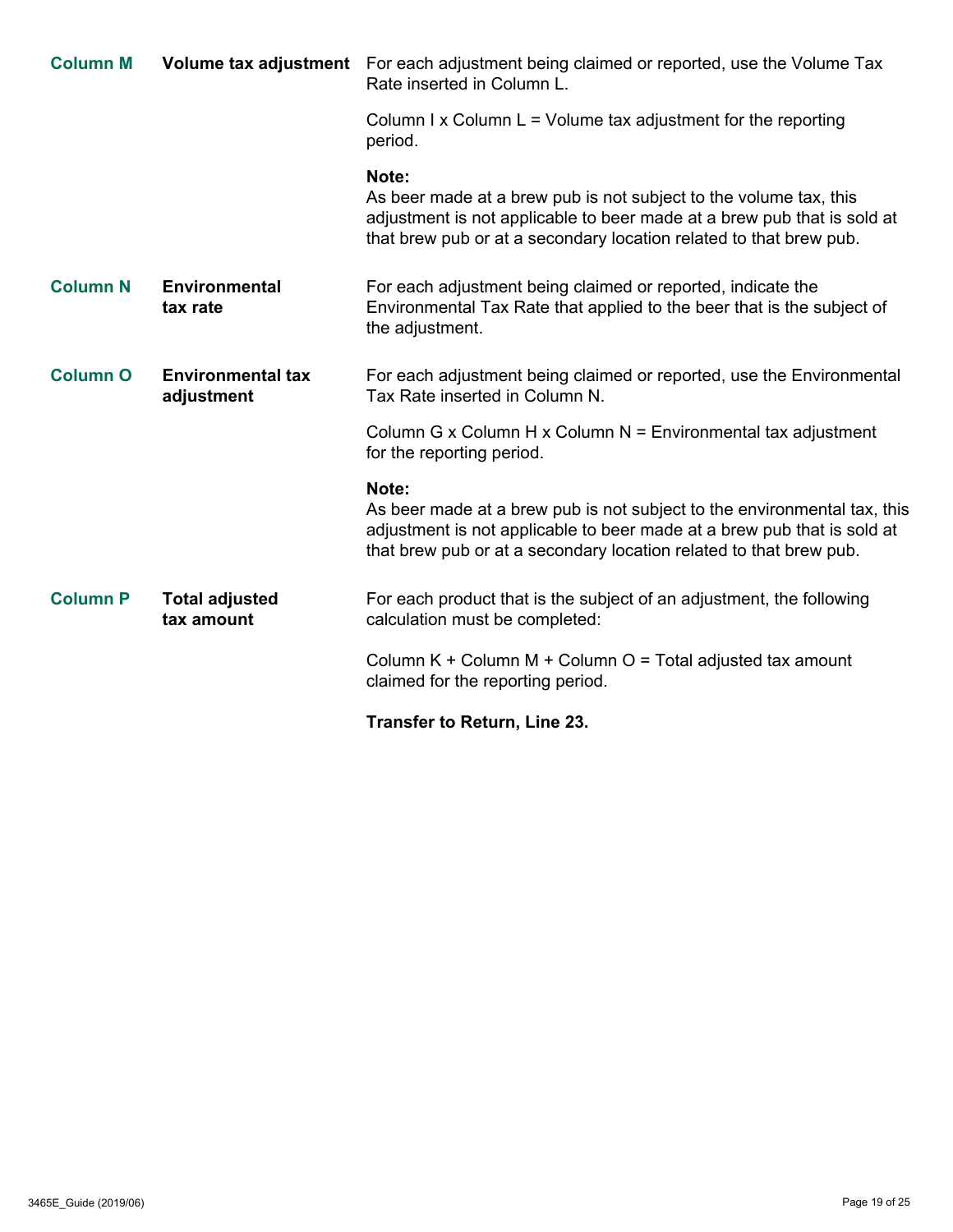# **Instructions for Completing the Beer Return**

- As the Beer Return relies on information contained in Schedule A, and if applicable, Schedule B, it is recommended that you complete the schedule(s) before completing the return.
- If you have a paper return, the **previous balance on Line 25** has been pre-populated based on the information we have in our records on the date that the return was printed; assessments, payments or other debits and credits issued or received after this date are not reflected on this line. If you file using ONT-TAXS online, your previous balance is shown on the account summary.

#### **When completing the return, use the following formats:**

- Where the field is marked "L", report volume in litres, to the nearest whole litre.
- Where the field is marked "\$", report the amount in dollars and cents, to the nearest cent.

#### **Beer Tax-Related Terms and Definitions:**

To assist with the completion of the return you may find it helpful to refer to the beer tax-related terms and definitions section, which begins on page 5 of this guide.

#### **Different Components of the Beer Tax**

The beer tax comprises the basic tax, the volume tax and the environmental tax. Each component is recorded separately on the return.

#### **Basic Tax:**

Licensees with a Brew Pub Endorsement from the Alcohol and Gaming Commission of Ontario report using

• Lines 1 through 4

Ontario beer manufacturers/microbrewers report using:

• Lines 5 through 13

#### **Volume Tax**:

Ontario beer manufacturers/microbrewers report using: • Lines 14 through 17

#### **Environmental Tax:**

Ontario beer manufacturers/microbrewers report using:

• Lines 18 through 21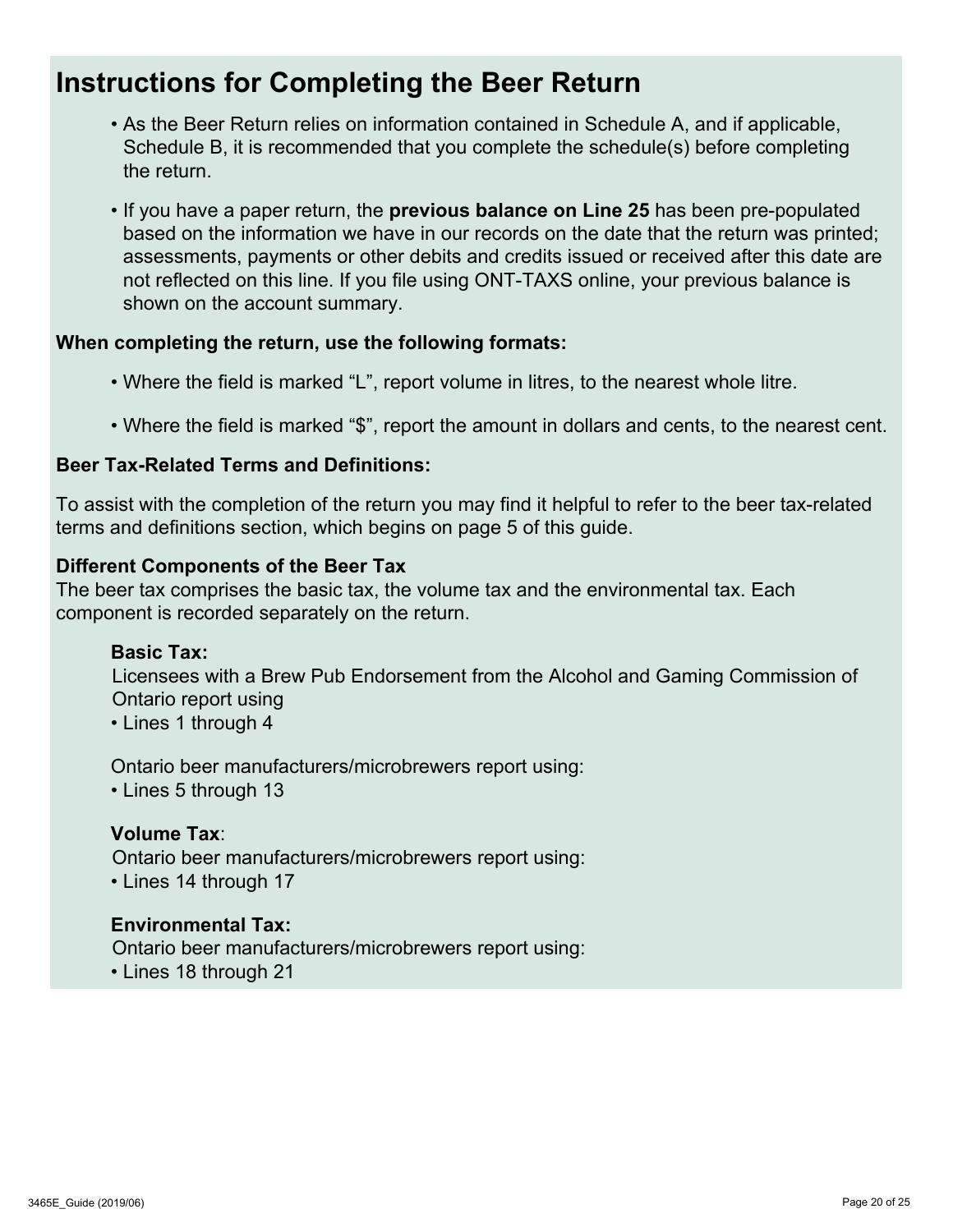# **Basic Tax (Brew Pub) – Draft beer made at a brew pub and sold at the brew pub or at a secondary location related to the brew pub.**

(Only licensees with a brew pub endorsement from the Alcohol and Gaming Commission of Ontario complete this section)

| Basic Tax (Please round all currency fields to two decimal places)                |   |  |  |  |  |  |
|-----------------------------------------------------------------------------------|---|--|--|--|--|--|
| Brew Pub (If you are not a brew pub proceed to Line 5)                            |   |  |  |  |  |  |
| Taxable Distribution (by sale) - enter amount from Schedule A, Line 8B            |   |  |  |  |  |  |
| Taxable Distribution (other than by sale) - enter amount from Schedule A, Line 9B | 2 |  |  |  |  |  |
| Brew Pub Basic Tax Rate<br>3                                                      |   |  |  |  |  |  |
| Brew Pub Basic Tax Payable - (Line 1 x Line 3) + (Line 2 x Line 3)                |   |  |  |  |  |  |

| Line 1            | <b>Taxable distribution</b><br>(by sale)            |               | Enter amount (in litres) from Schedule A, Line 8B.                                                                                                                                                                                                             |
|-------------------|-----------------------------------------------------|---------------|----------------------------------------------------------------------------------------------------------------------------------------------------------------------------------------------------------------------------------------------------------------|
| Line <sub>2</sub> | <b>Taxable distribution</b><br>(other than by sale) |               | Enter amount (in litres) from Schedule A, Line 9B. See the beer tax-<br>related terms and definitions section beginning on page 6 of this guide<br>for Taxable distribution (other than by sale).                                                              |
| Line <sub>3</sub> | <b>Brew pub</b><br>basic tax rate                   | the brew pub. | The Brew Pub Basic Tax Rate is pre-populated on the return. Use this<br>figure to calculate the total basic tax payable on draft beer made at a<br>brew pub and sold at the brew pub or a secondary location related to                                        |
| Line 4            | <b>Brew pub</b><br>basic tax payable                |               | Using the Brew Pub Basic Tax Rate set out on Line 3 of your return,<br>perform the following calculation:                                                                                                                                                      |
|                   |                                                     |               | (Line 1 x Line 3) + (Line 2 x Line 3) = Basic tax payable on draft beer<br>made at a brew pub for the reporting period.                                                                                                                                        |
|                   |                                                     |               | Before completing the addition, round the multiplication sections of the<br>above equation to the nearest cent. For illustration purposes, the<br>following example uses the beer basic tax rate applicable to draft beer<br>made by a brew pub in March 2019: |
|                   |                                                     | Example:      | $(3,141 \text{ L} \times $0.3341 \text{ L}) + (227 \text{ L} \times $0.3341 \text{ L})$                                                                                                                                                                        |
|                   |                                                     |               | 1. Calculate the multiplication functions first:<br>$=$ (\$1,049.4081) + (\$75.8407)                                                                                                                                                                           |
|                   |                                                     |               | 2. Round each multiplication result to the nearest cent:<br>$=$ (\$1,049.41) + (\$75.84)                                                                                                                                                                       |
|                   |                                                     |               | 3. Complete the addition:<br>$= $1,125.25$                                                                                                                                                                                                                     |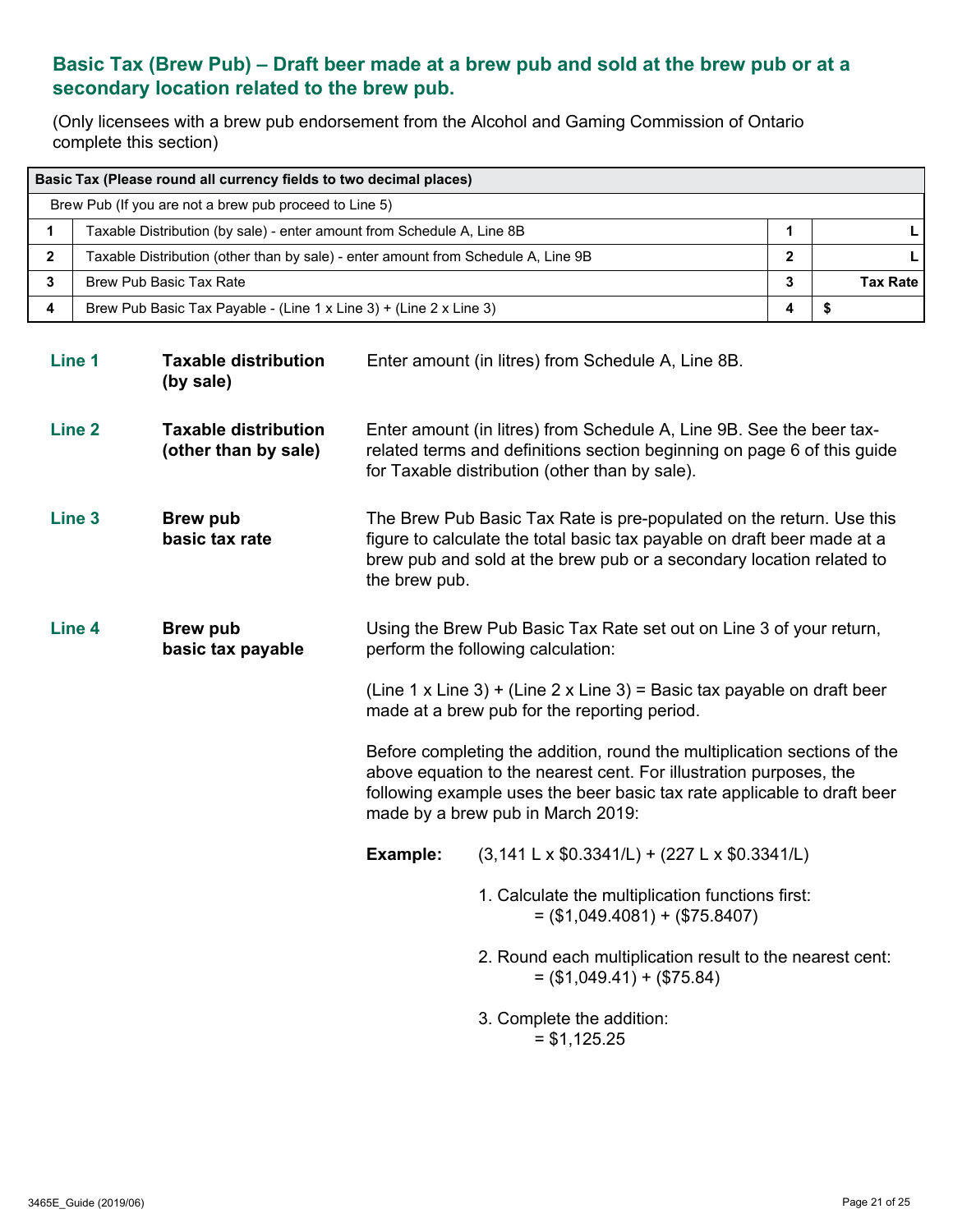### **Basic Tax (Manufacturer/Microbrewer)**

(Only Beer Manufacturers and Microbrewers complete this section. Licensees with a brew pub endorsement proceed to Line 22 "Tax Due Calculation")

| Manufacturer / Microbrewer (if you are not a manufacturer or microbrewer proceed to Line 22) |                                                                                                   |    |     |                 |  |
|----------------------------------------------------------------------------------------------|---------------------------------------------------------------------------------------------------|----|-----|-----------------|--|
| 5                                                                                            | Non-Draft Beer Taxable Distribution (by sale) - enter amount from Schedule A, Line 24A            | 5  |     |                 |  |
| 6                                                                                            | Non-Draft Beer Taxable Distribution (other than by sale) - enter amount from Schedule A, Line 25A | 6  |     |                 |  |
|                                                                                              | Non-Draft Beer Basic Tax Rate                                                                     | 7  |     | <b>Tax Rate</b> |  |
| 8                                                                                            | Non-Draft Beer Tax Payable - (Line 5 x Line 7) + (Line 6 x Line 7)                                | 8  | -S  |                 |  |
| 9                                                                                            | Draft Beer Taxable Distribution (by sale) - enter amount from Schedule A, Line 24B                | 9  |     |                 |  |
| 10                                                                                           | Draft Beer Taxable Distribution (other than by sale) - enter amount from Schedule A, Line 25B     | 10 |     |                 |  |
| 11                                                                                           | Draft Beer Basic Tax Rate                                                                         |    |     |                 |  |
| $12 \,$                                                                                      | Draft Beer Basic Tax Payable - (Line 9 x Line 11) + (Line 10 x Line 11)                           | 12 | - 5 |                 |  |
| 13                                                                                           | Manufacturer / Microbrewer Basic Tax Payable - add lines 8 and 12                                 | 13 |     |                 |  |

| Line <sub>5</sub> | Non-draft beer<br>taxable distribution<br>(by sale)            |                 | Enter amount (in litres) from Schedule A, Line 24A.                                                                                                                                                                                                                         |
|-------------------|----------------------------------------------------------------|-----------------|-----------------------------------------------------------------------------------------------------------------------------------------------------------------------------------------------------------------------------------------------------------------------------|
| Line <sub>6</sub> | Non-draft beer<br>taxable distribution<br>(other than by sale) |                 | Enter amount (in litres) from Schedule A, Line 25A. See the beer tax-<br>related terms and definitions section beginning on page 6 of this guide<br>for Taxable distribution (other than by sale).                                                                          |
| <b>Line 7</b>     | Non-draft beer<br>basic tax rate                               | non-draft beer. | The Basic Tax Rate applicable to non-draft beer is pre-populated on<br>the return. Use this figure to calculate the total basic tax payable for                                                                                                                             |
| Line <sub>8</sub> | Non-draft beer<br>basic tax payable                            |                 | Using the Basic Tax Rate for non-draft beer set out on Line 7 of your<br>return, perform the following calculation:                                                                                                                                                         |
|                   |                                                                |                 | (Line 5 x Line 7) + (Line 6 x Line 7) = Basic tax payable on non-draft<br>beer for the reporting period.                                                                                                                                                                    |
|                   |                                                                |                 | Before completing the addition, round the multiplication sections of the<br>above equation to the nearest cent. For illustration purposes, the<br>following example uses the beer basic tax rate applicable to non-draft<br>beer made by a beer manufacturer in March 2019: |
|                   |                                                                | Example:        | $(3,141 \text{ L} \times $0.8974 \text{/L}) + (227 \text{ L} \times $0.8974 \text{/L})$                                                                                                                                                                                     |
|                   |                                                                |                 | 1. Calculate the multiplication functions first:<br>$=$ (\$2,818.7334) + (\$203.7098)                                                                                                                                                                                       |
|                   |                                                                |                 | 2. Round each multiplication result to the nearest cent:<br>$=$ (\$2,818.73) + (\$203.71)                                                                                                                                                                                   |
|                   |                                                                |                 | 3. Complete the addition:<br>$= $3,022.44$                                                                                                                                                                                                                                  |

**Line 9 Draft beer taxable distribution (by sale)** Enter amount (in litres) from Schedule A, Line 24B.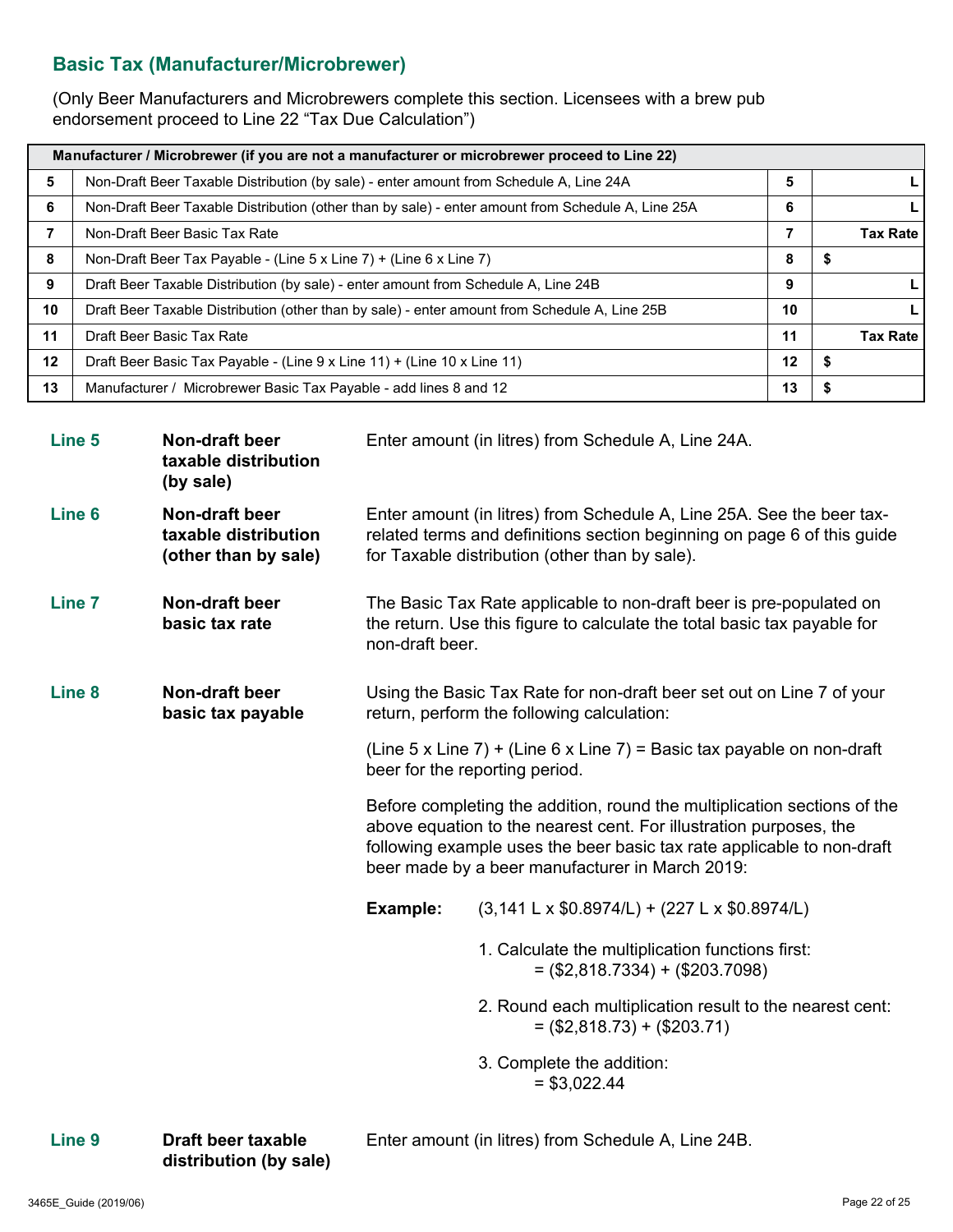| Line 10 | Draft beer taxable<br>distribution<br>(other than by sale) | Enter amount (in litres) from Schedule A, Line 25B. See the beer tax-<br>related terms and definitions section beginning on page 6 of this guide<br>for Taxable distribution (other than by sale). |
|---------|------------------------------------------------------------|----------------------------------------------------------------------------------------------------------------------------------------------------------------------------------------------------|
| Line 11 | <b>Draft beer</b><br>basic tax rate                        | The Basic Tax Rate applicable to draft beer is pre-populated on the<br>return. Use this figure to calculate the total basic tax payable<br>for draft beer.                                         |
| Line 12 | <b>Draft beer</b><br>basic tax payable                     | Using the Basic Tax Rate for draft beer set out on Line 11 of your<br>return, perform the following calculation:                                                                                   |
|         |                                                            | (Line $9 \times$ Line $11$ ) + (Line $10 \times$ Line $11$ ) = Basic tax payable on draft<br>beer for the reporting period.                                                                        |
|         |                                                            | Before completing the addition, round the multiplication sections of the<br>above equation to the nearest cent (refer to the example calculation<br>for Line 8 on page 22 of this guide).          |
| Line 13 | Manufacturer/<br>Microbrewer basic tax<br>payable          | Line $8 +$ Line $12 =$ Basic tax payable on non-draft and draft beer for<br>the reporting period.                                                                                                  |

# **Volume Tax**

(Only Beer Manufacturers and Microbrewers complete this section)

| <b>Volume Tax</b> (if you are not a manufacturer or microbrewer proceed to Line 22) |                                                                     |    |                 |  |
|-------------------------------------------------------------------------------------|---------------------------------------------------------------------|----|-----------------|--|
| 14                                                                                  | Beer Taxable Distribution (by sale) - add line 5 and 9              |    |                 |  |
| 15                                                                                  | Beer Taxable Distribution (other than by sale) - add lines 6 and 10 | 15 |                 |  |
| 16                                                                                  | Volume Tax Rate                                                     | 16 | <b>Tax Rate</b> |  |
| 17                                                                                  | Volume Tax Payable - (Line 14 x Line 16) + (Line 15 x Line 16)      |    |                 |  |

| Line 14 | Beer taxable<br>distribution (by sale)                      | Line $5 +$ Line $9 =$ Taxable distribution of non-draft and draft beer (by<br>sale) for the reporting period.                                                                                                                                                         |
|---------|-------------------------------------------------------------|-----------------------------------------------------------------------------------------------------------------------------------------------------------------------------------------------------------------------------------------------------------------------|
| Line 15 | <b>Beer taxable</b><br>distribution<br>(other than by sale) | Line $6 +$ Line 10 = Taxable distribution of non-draft and draft beer (other<br>than by sale) for the reporting period. See the beer tax-related terms<br>and definitions section beginning on page 6 of this guide for Taxable<br>distribution (other than by sale). |
| Line 16 | Volume tax rate                                             | The Volume Tax Rate is pre-populated on the return. Use this figure to<br>calculate the total volume tax payable.                                                                                                                                                     |
| Line 17 | Volume tax payable                                          | Using the Volume Tax Rate set out on Line 16 of your return, perform<br>the following calculation:                                                                                                                                                                    |
|         |                                                             | (Line 14 x Line 16) + (Line 15 x Line 16) = Volume tax on non-draft<br>and draft beer payable for the reporting period.                                                                                                                                               |
|         |                                                             | Before completing the addition, round the multiplication sections of<br>the above equation (refer to the example calculation for Line 8 on<br>page 22 of this guide).                                                                                                 |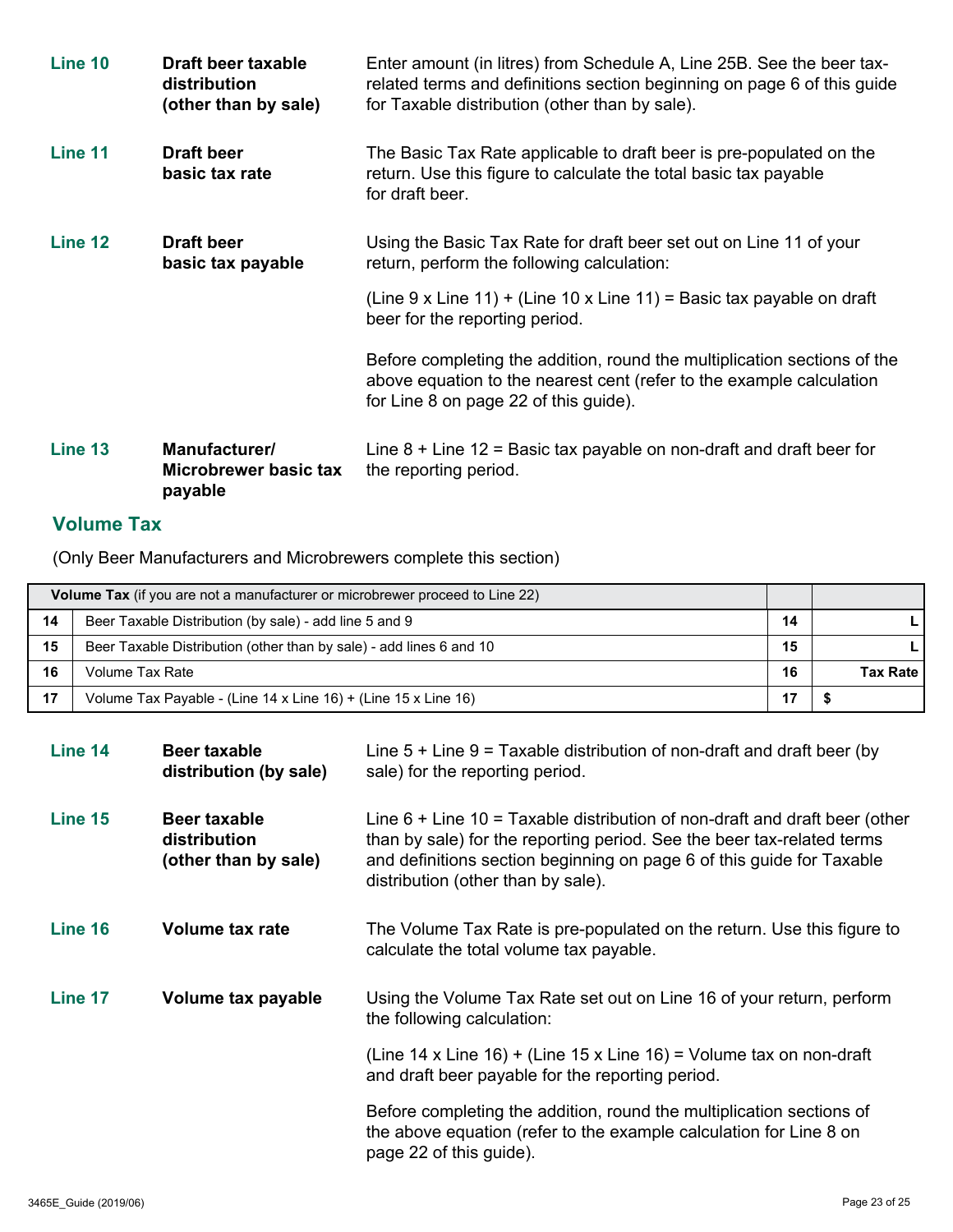# **Environmental Tax**

(Only Beer Manufacturers and Microbrewers complete this section)

| <b>Environmental Tax</b> (if you are not a manufacturer or microbrewer proceed to Line 22) |                                                                       |    |                 |  |  |  |
|--------------------------------------------------------------------------------------------|-----------------------------------------------------------------------|----|-----------------|--|--|--|
| 18                                                                                         | Non-Refillable Containers (by sale)                                   |    |                 |  |  |  |
| 19                                                                                         | Non-Refillable Containers (other than by sale)                        | 19 |                 |  |  |  |
| 20                                                                                         | <b>Environmental Tax Rate</b>                                         | 20 | <b>Tax Rate</b> |  |  |  |
| 21                                                                                         | Environmental Tax Payable - (Line 18 x Line 20) + (Line 19 x Line 20) | 21 |                 |  |  |  |

| Line 18 | Non-refillable<br>containers (by sale)               | Insert the total quantity of non-refillable containers in which beer<br>was distributed under Taxable distribution (by sale) during the<br>reporting period.                                                                                                                                                                                                                                                                                                                                                                                               |
|---------|------------------------------------------------------|------------------------------------------------------------------------------------------------------------------------------------------------------------------------------------------------------------------------------------------------------------------------------------------------------------------------------------------------------------------------------------------------------------------------------------------------------------------------------------------------------------------------------------------------------------|
|         |                                                      | Do not include the containers for beer you distributed under Non-<br>taxable distribution (by sale) during the reporting period.                                                                                                                                                                                                                                                                                                                                                                                                                           |
| Line 19 | Non-refillable<br>containers<br>(other than by sale) | Insert the total quantity of non-refillable containers in which beer was<br>distributed under Taxable distribution (other than by sale) during the<br>reporting period. See the beer tax-related terms and definitions<br>section beginning on page 6 of this guide for Taxable distribution<br>(other than by sale).                                                                                                                                                                                                                                      |
|         |                                                      | Do not include the containers for beer you distributed during the<br>reporting period without charge in Ontario that you are claiming as<br>being exempt from beer tax under the limited promotional distribution<br>exemption. If this exemption is claimed for the beer distributed without<br>charge in Ontario, none of the basic tax, volume tax or the<br>environmental tax applies to that beer. See the beer tax-related terms<br>and definitions section beginning on page 6 of this guide for Non-<br>taxable distribution (other than by sale). |
| Line 20 | <b>Environmental</b><br>tax rate                     | The Environmental Tax Rate is pre-populated on the return. Use this<br>figure to calculate the total environmental tax payable.                                                                                                                                                                                                                                                                                                                                                                                                                            |
| Line 21 | <b>Environmental</b><br>tax payable                  | Using the Environmental Tax Rate set out on Line 20 of your return,<br>perform the following calculation:                                                                                                                                                                                                                                                                                                                                                                                                                                                  |
|         |                                                      | (Line 18 x Line 20) + (Line 19 x Line 20) = Environmental tax payable<br>for the reporting period.                                                                                                                                                                                                                                                                                                                                                                                                                                                         |
|         |                                                      | Before completing the addition, round the multiplication sections of the<br>equation above to the nearest cent (refer to the example calculation<br>for Line 8 on page 22 of this guide).                                                                                                                                                                                                                                                                                                                                                                  |